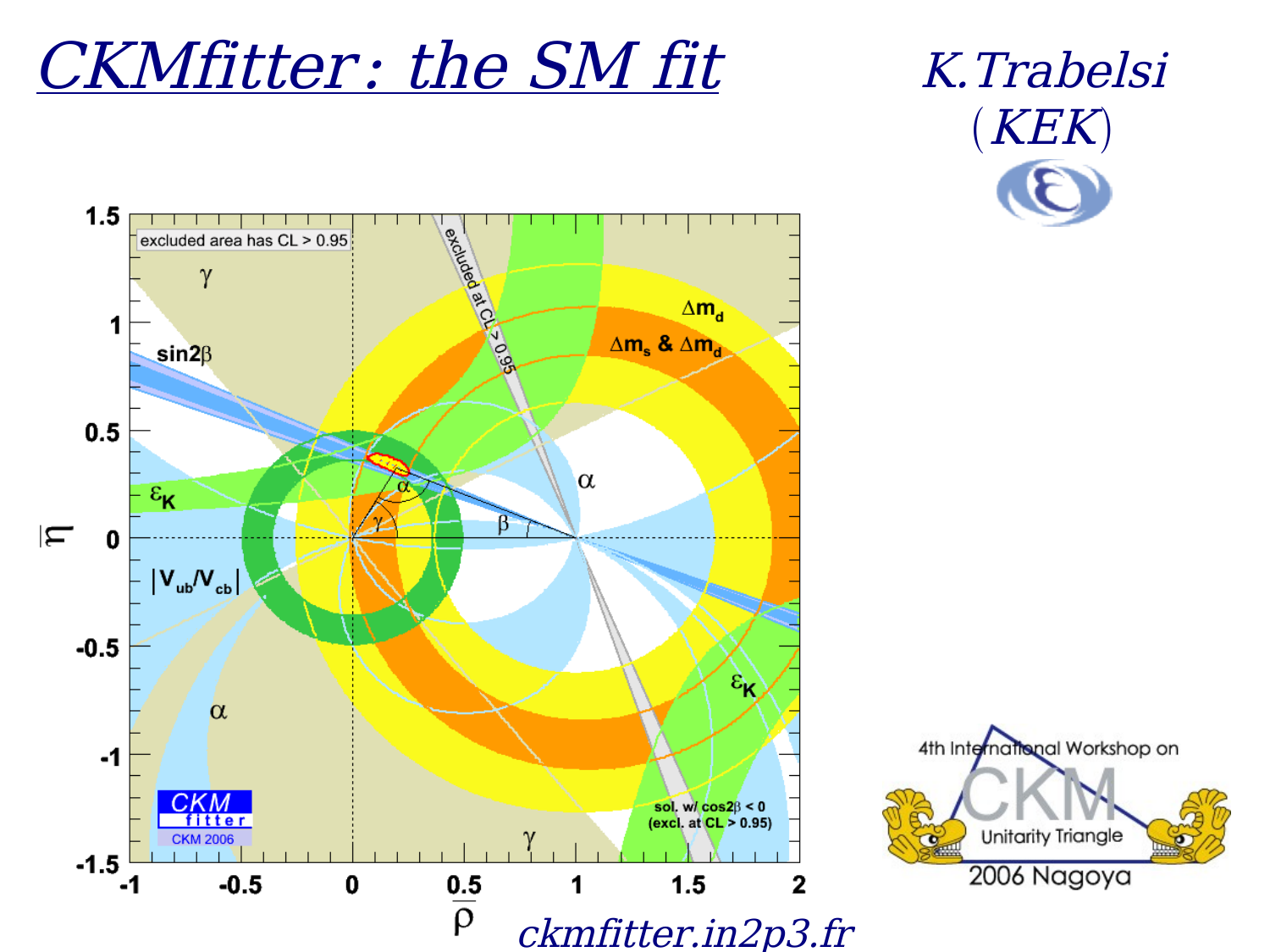## Global CKM fit

statistical method : frequentist approach Rfit J. Charles et al. [CKMfitter group], Eur. Phys. J. C41 (2005)

### **charged current couplings use all constraints on which we have <sup>a</sup> good theoretical control**

 $\left|V_{ud}\right|$ ,  $\left|V_{us}\right|$ ,  $\left|V_{cb}\right|$  fix the length scale of the UT and constraint on  $A$  and  $\lambda$ 

| sides of the UT

```
\beta/\phi_1B\rightarrow \tau \nu
```
 $\epsilon_{K}$ 

 $|V_{ub}|$ 

 $\Delta m_d$ 

 $\Delta m$ <sub>s</sub>

 $\alpha/\phi_2$   $\pi \pi$ ,  $\rho \rho$ ,  $\rho \pi$  and  $SU(2)$  $\gamma$  / $\phi_3$  GLW/ADS/GGSZ

**quantities sensitive to**  $(\bar{\rho}, \bar{\eta}) \rightarrow precision respectively 20 \%$  and 7%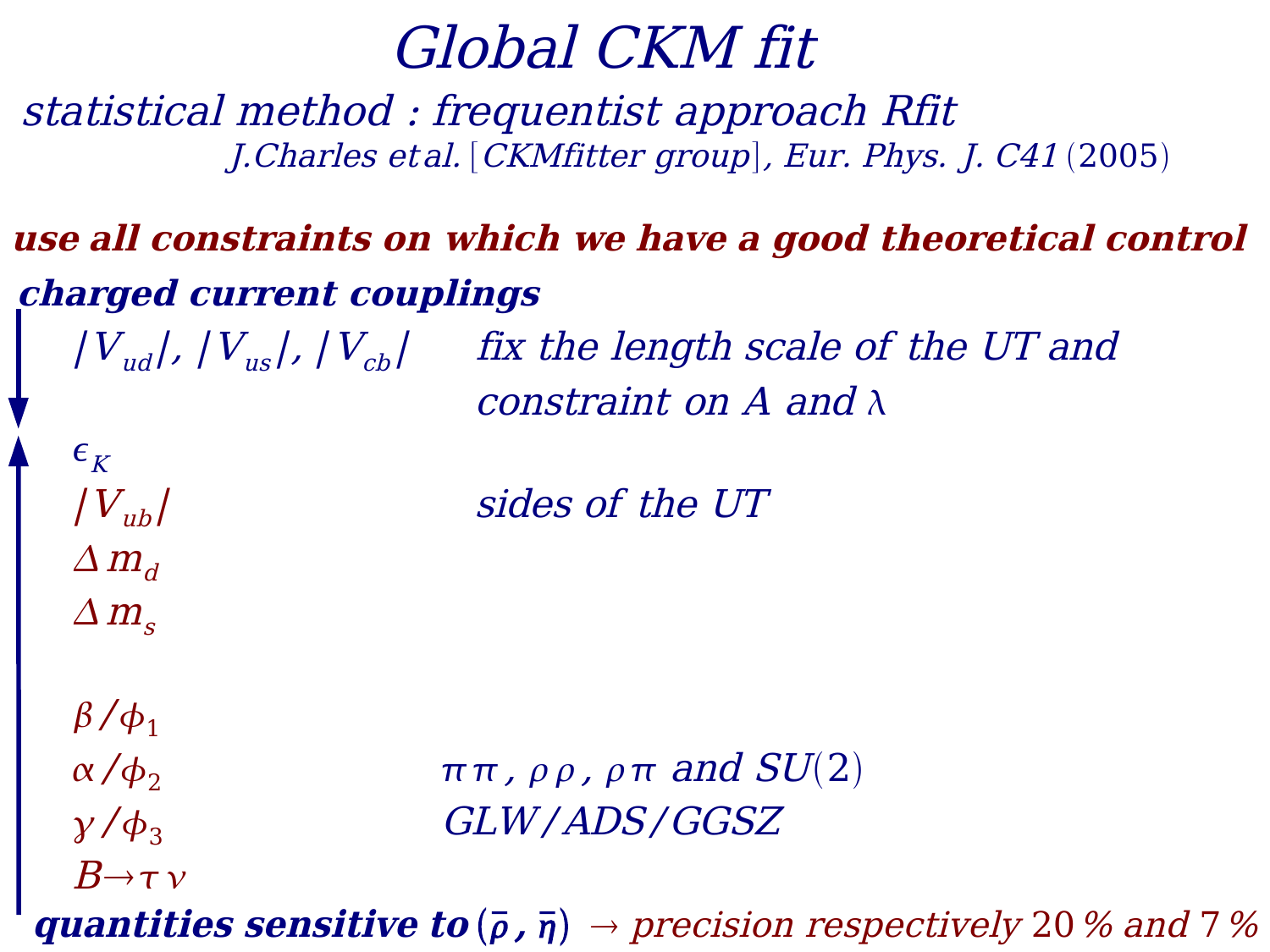# |  $V_{\scriptsize{ub}}$ | measurement

extraction difficult partial BR available only in restricted phase space

 $|V_{ub}|$  =  $(4.10\!\pm\!0.09(\text{exp})\!\pm\!0.39(\textit{theo}) )\!\!\times\!\!10^{-3}$ average done between incl. and excl.

 $| V_{ub} / = (3.59^{+0.17}_{-0.18}) {\times} 10^{-3}$ 

(dominated by the  $\sin 2\beta$  measurement)



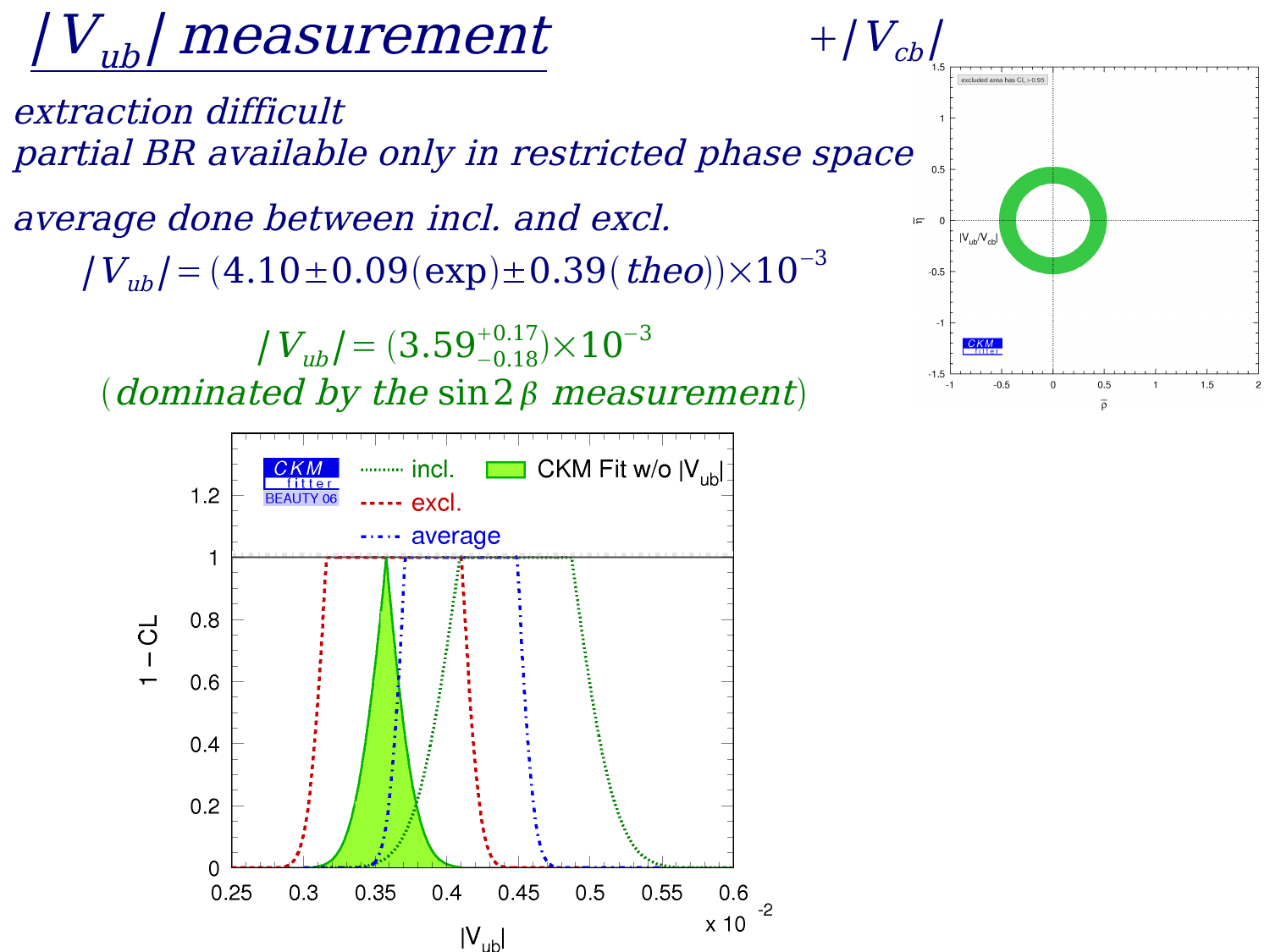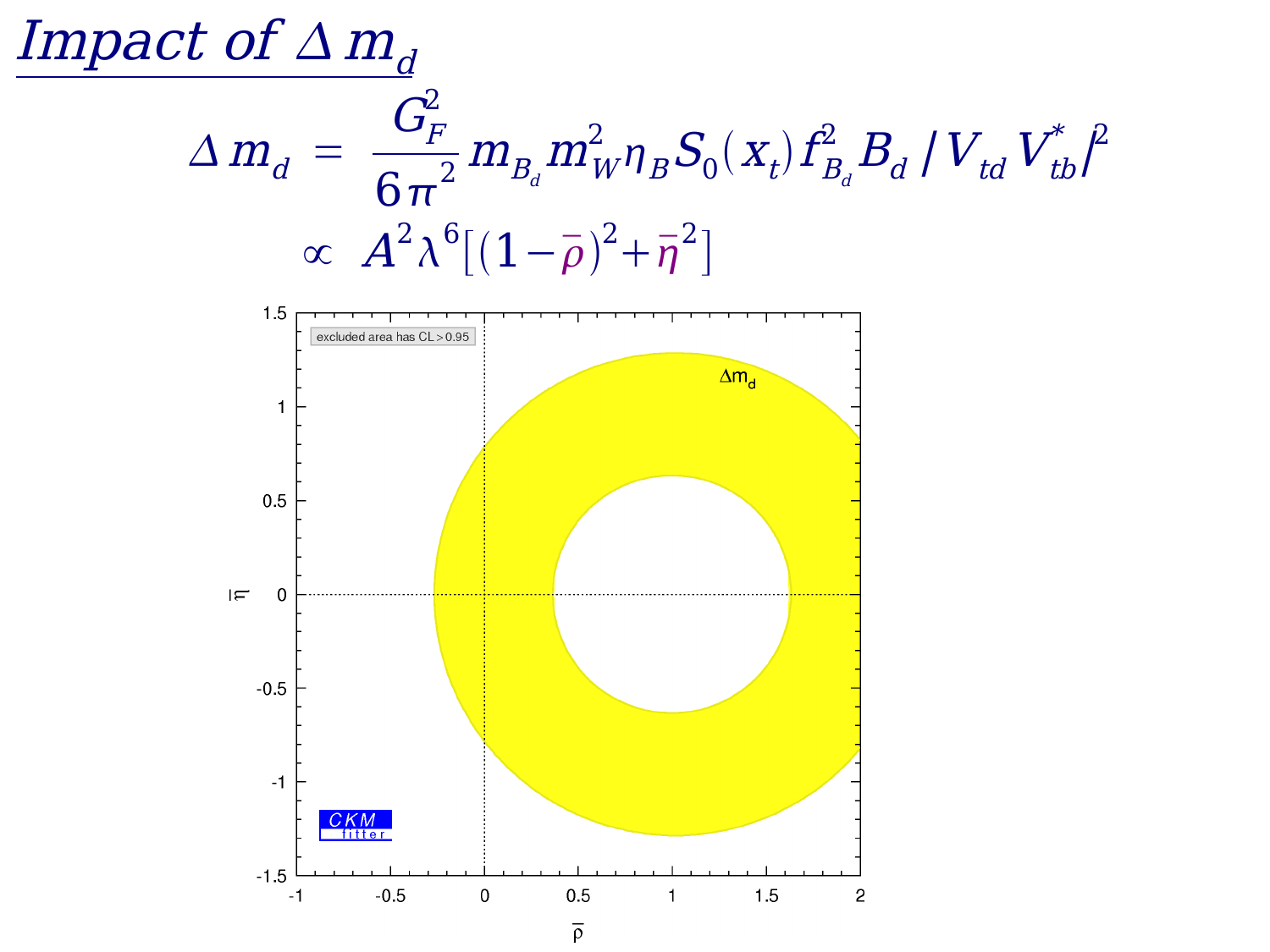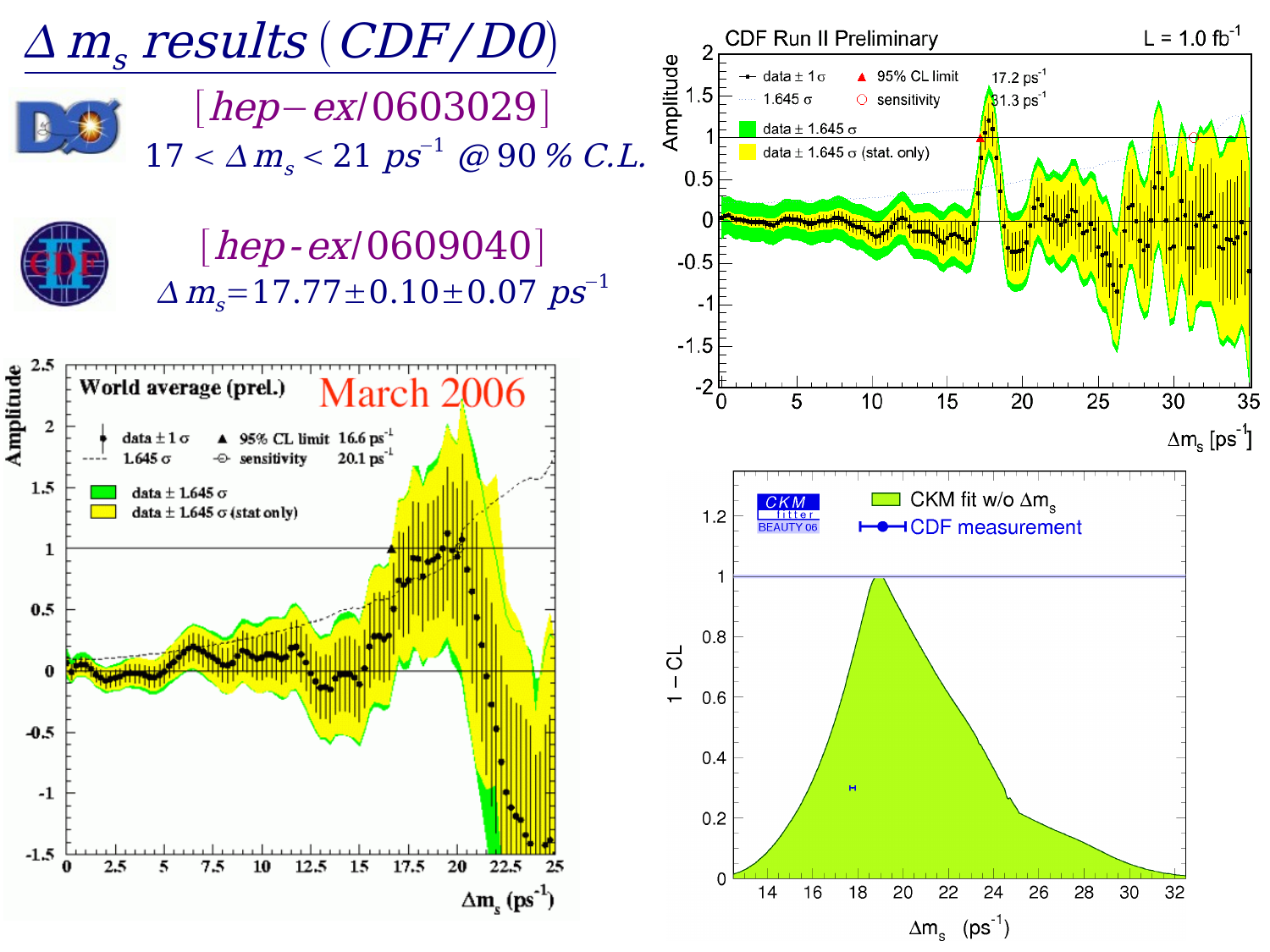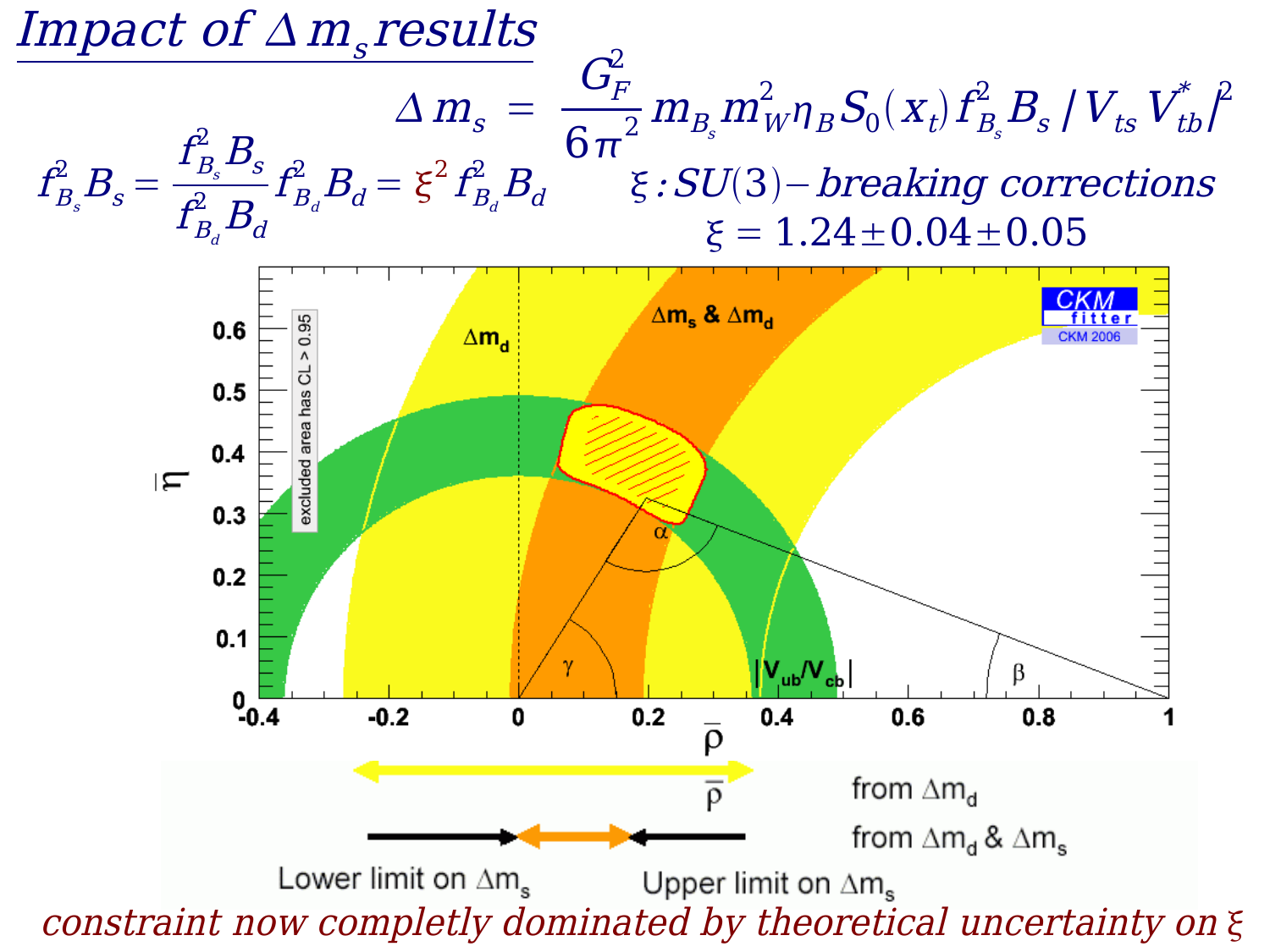

together with  $\Delta m_d$ : removes  $f_B$  (lattice QCD) dependence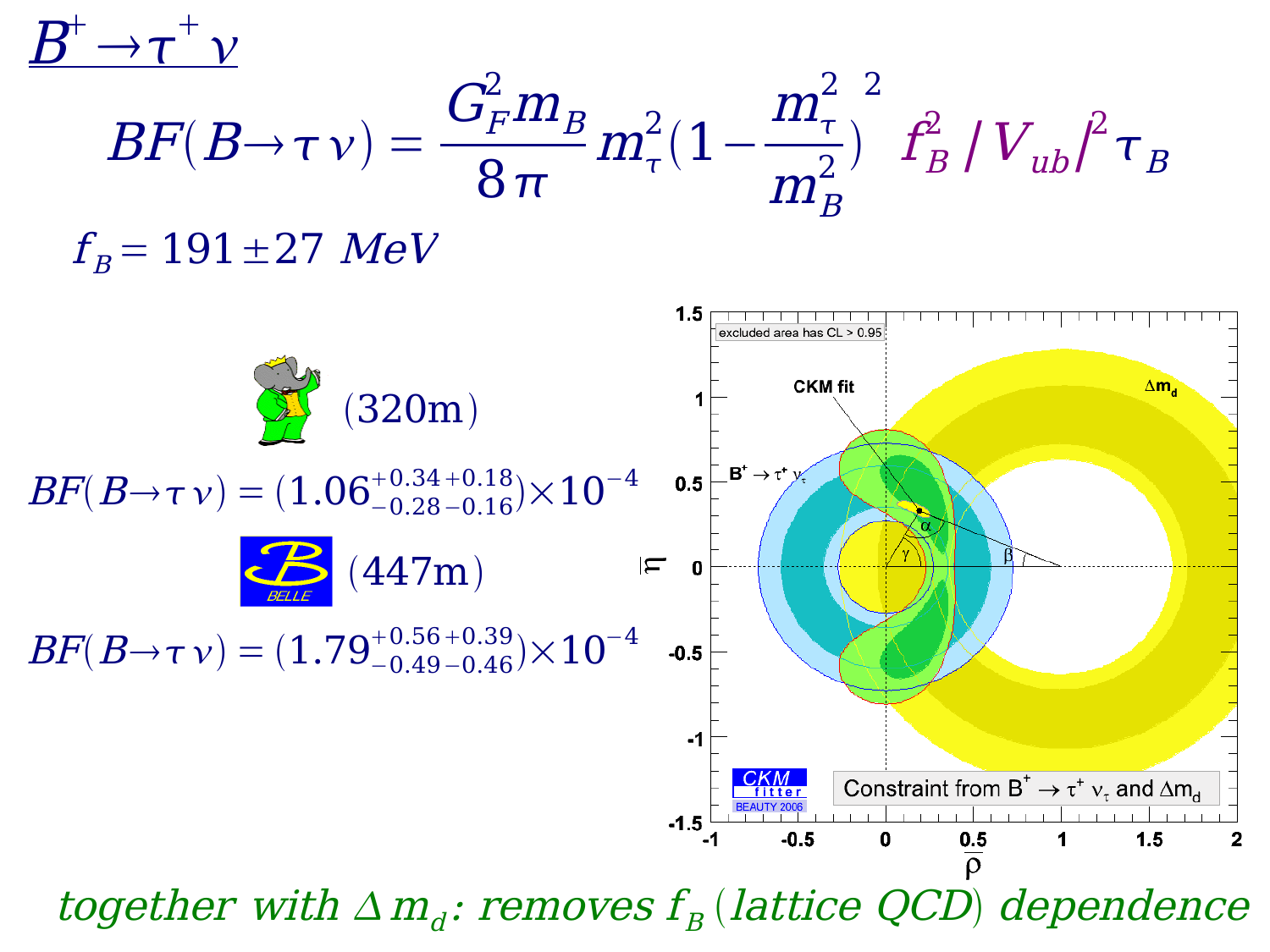## Constraints on  $(\bar{\rho}, \bar{\eta})$  from  $\Delta m_d$  and  $B\to \tau v$

## $[hep-lat/0510113]$



using traditional approaches using improved staggered fermions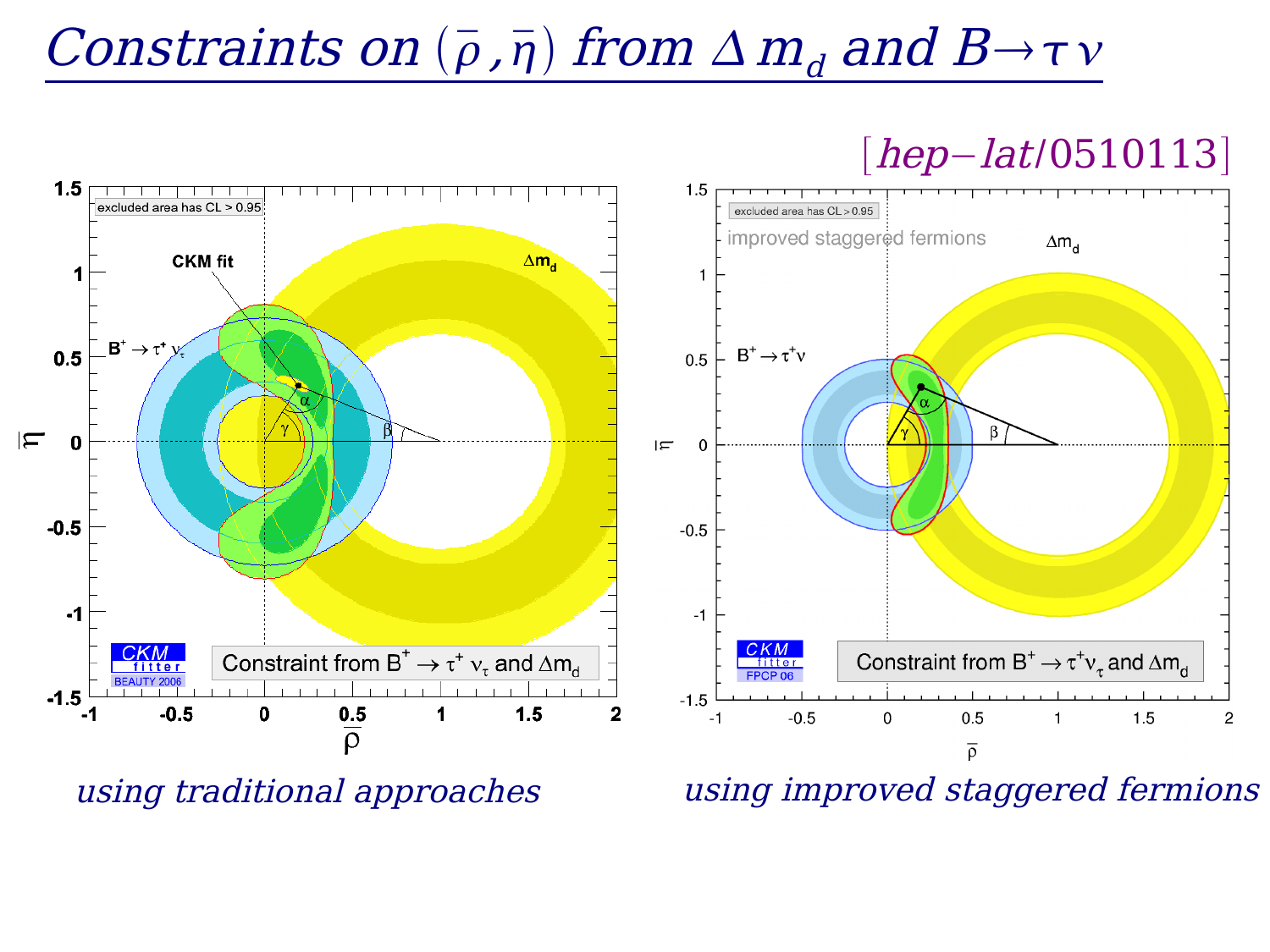

 $\sin(2\beta) \equiv \sin(2\phi_1) \frac{\text{HFAG}}{\text{ICHEP 2006}}$ 

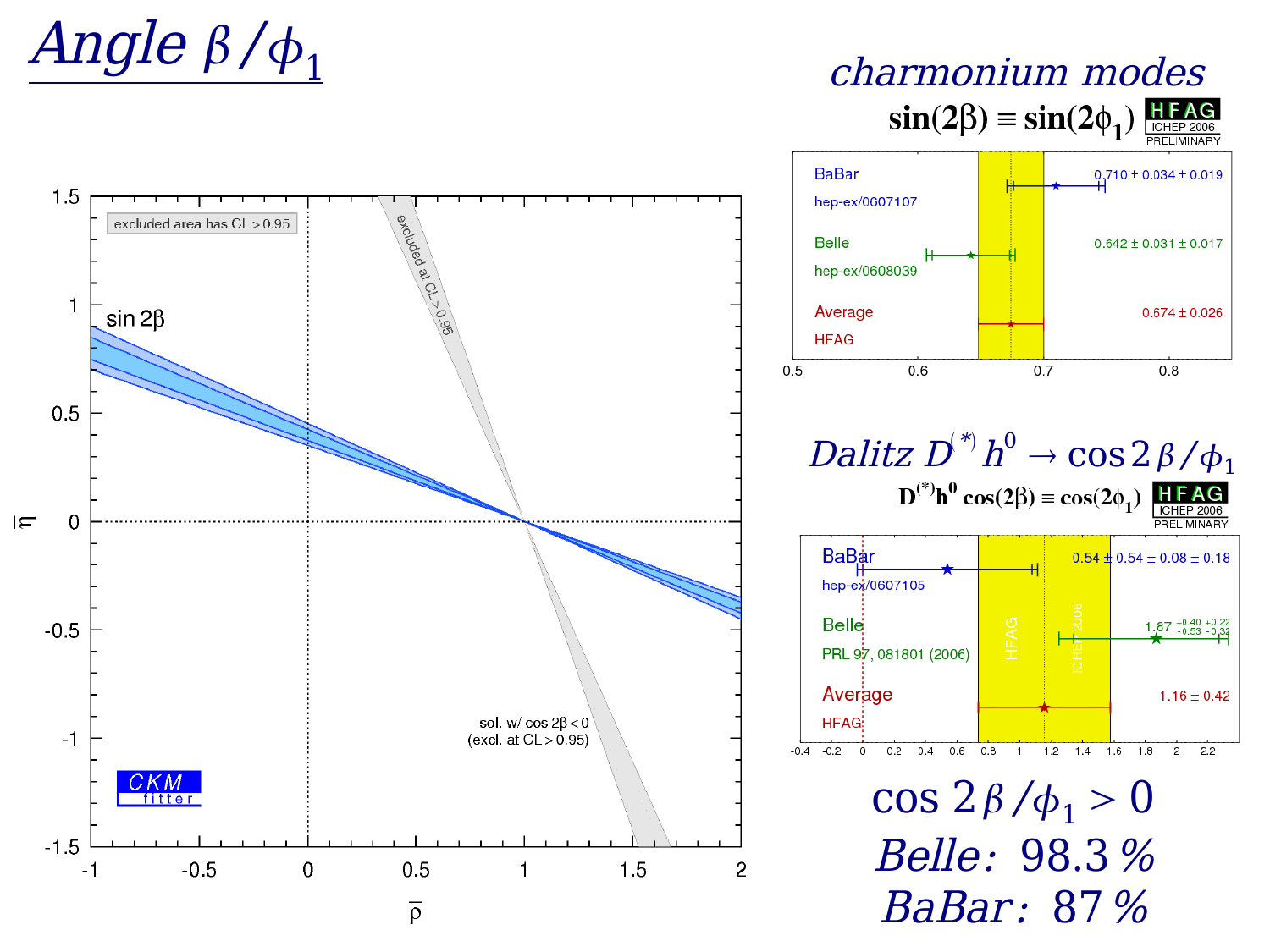

$$
\frac{A_{+}}{A_{+}} + \sqrt{2} A_{00} = \sqrt{2} A_{+0}
$$

$$
\overline{A}_{+} + \sqrt{2} \overline{A}_{00} = \sqrt{2} \overline{A}_{+0}
$$

 can be resolved up to an 8−fold ambiguity



 $\rho^+ \, \rho^-$  :  $\sim 100$  % longitudinally polarized (similar isospin analysis)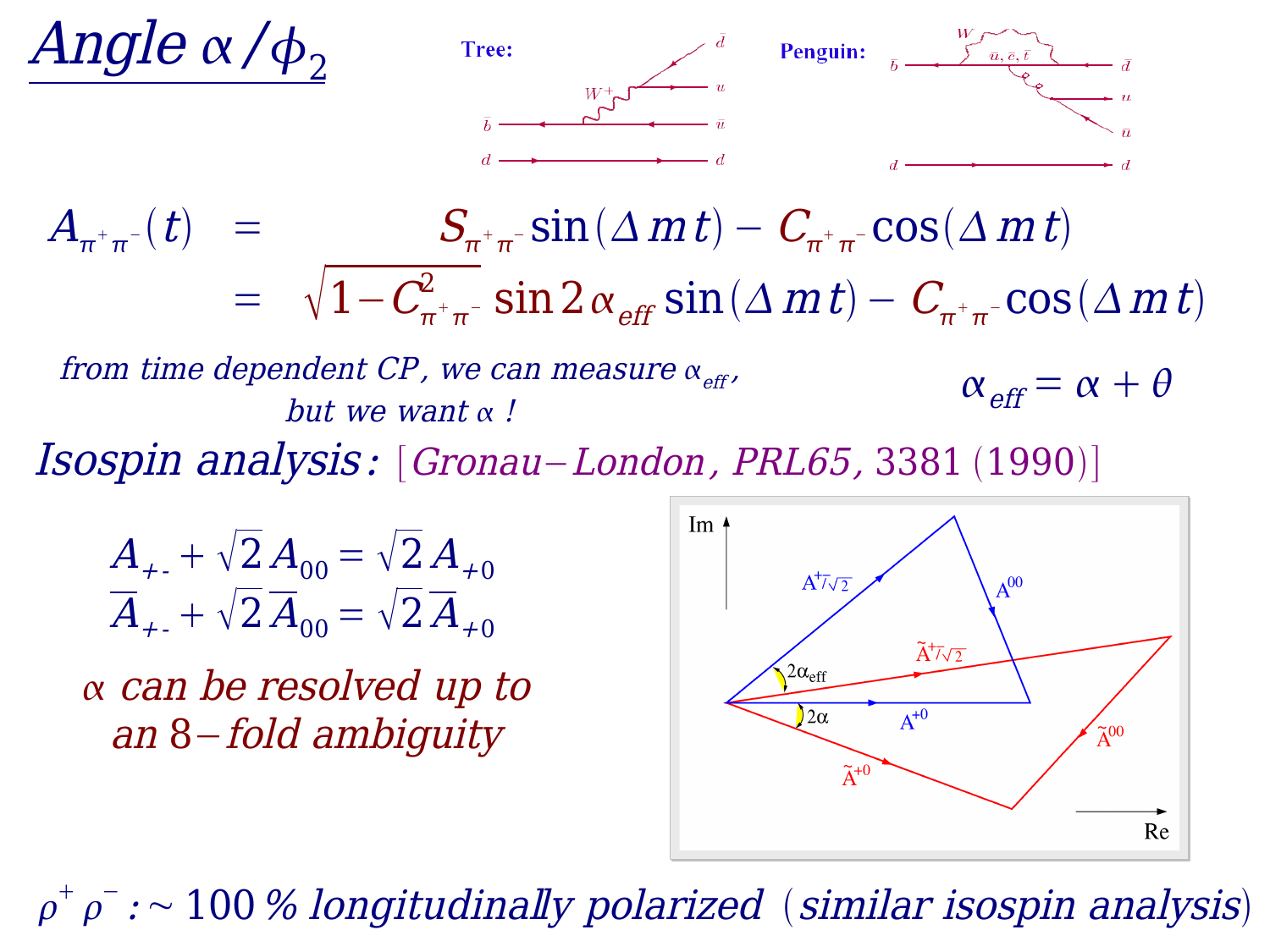## π π System (6 observables for 6 parameters)  $BaBar(347m)$  Belle(532m) Average  $S_{\pi\pi}$  -0.53±0.14±0.02 -0.61±0.10±0.04 -0.59±0.09  $C_{\text{eff}}$  -0.16±0.11±0.03 -0.55±0.08±0.05 -0.39±0.07  $\bm{Br}(\bm{B}\!\!\rightarrow\!\! \bm{\pi}^+\bm{\pi}^-)$  ,  $\bm{S}_{\!{\bm\pi}^+\bm{\pi}^-}$  ,  $\bm{C}_{\!{\bm\pi}^+\bm{\pi}^-}$  ,  $\bm{Br}(\bm{B}\!\!\rightarrow\!\bm{\pi}^+\bm{\pi}^0)$  ,  $\bm{Br}(\bm{B}\!\!\rightarrow\!\bm{\pi}^0\bm{\pi}^0)$  ,  $\bm{C}_{\!{\bm\pi}^0\bm{\pi}^0}$

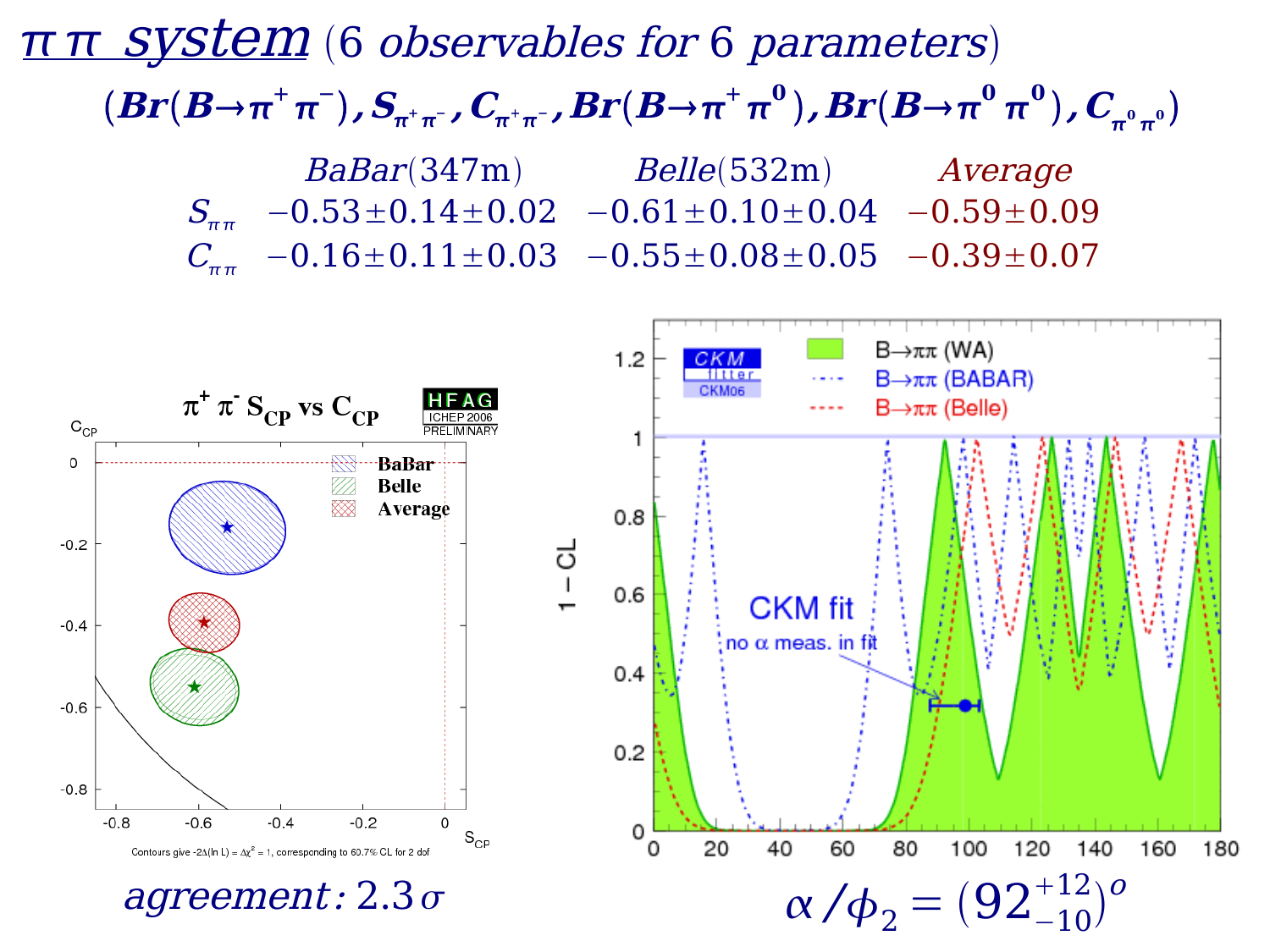## pp System (5 observables for 6 parameters)  $(\bm{Br}(\bm{B{\to}}\rho^{+}\rho^{-}),\bm{S}_{\rho^{+}\rho^{-}}$  ,  $\bm{C}_{\rho^{+}\rho^{-}}$  ,  $\bm{Br}(\bm{B{\to}}\rho^{+}\rho^{0})$  ,  $\bm{Br}(\bm{B{\to}}\rho^{0}\rho^{0}) ) + \bm{f}_{L}$

BaBar(350m) Belle(535m) Average  $S_{\rho\rho}$  -0.19±0.21±0.07 0.19±0.30±0.07 -0.06±0.18  $C_{\scriptscriptstyle \alpha\alpha}$  −0.07±0.15±0.06 −0.16±0.21±0.07 −0.11±0.13

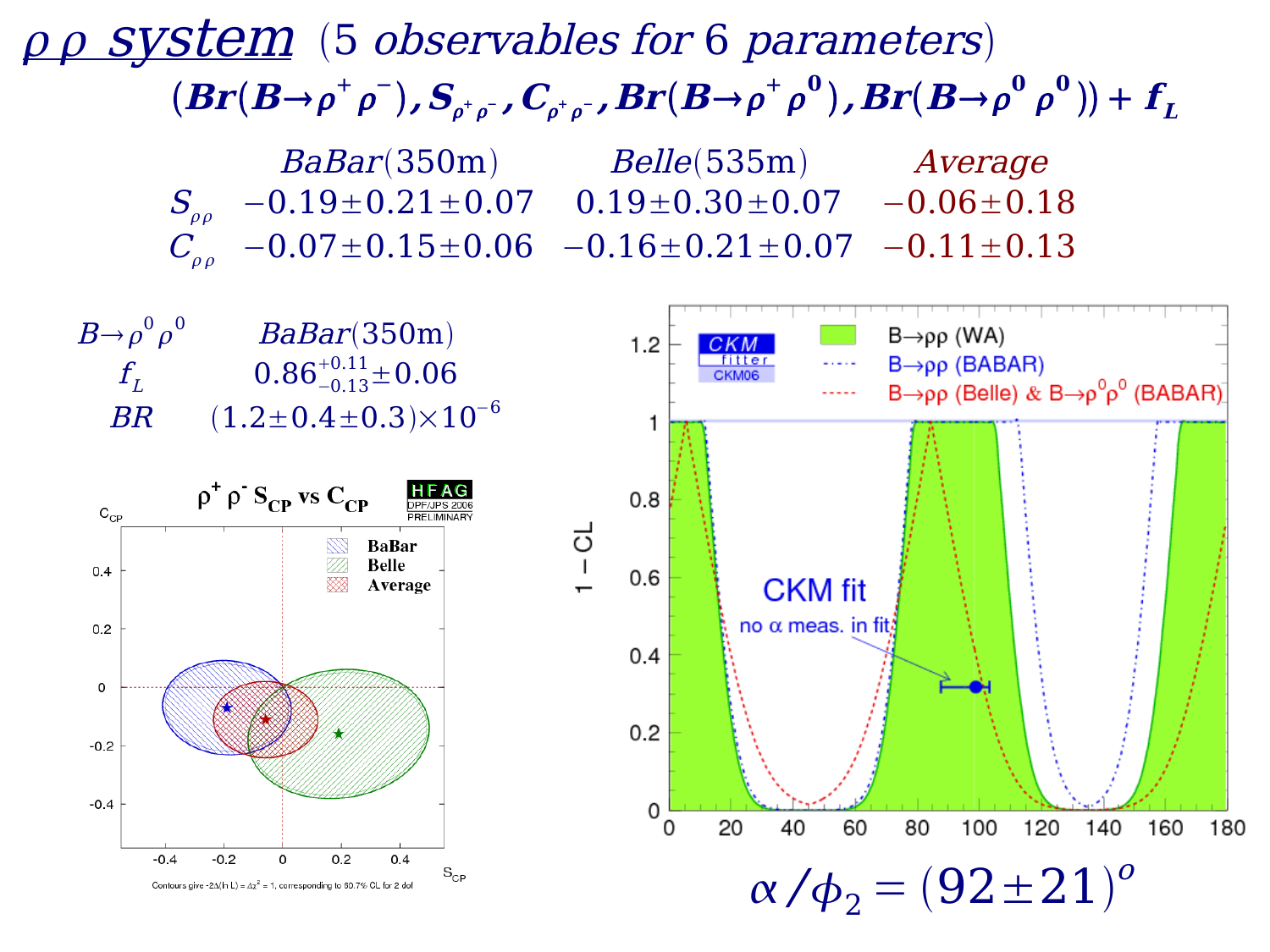$\red{P/T}$ 

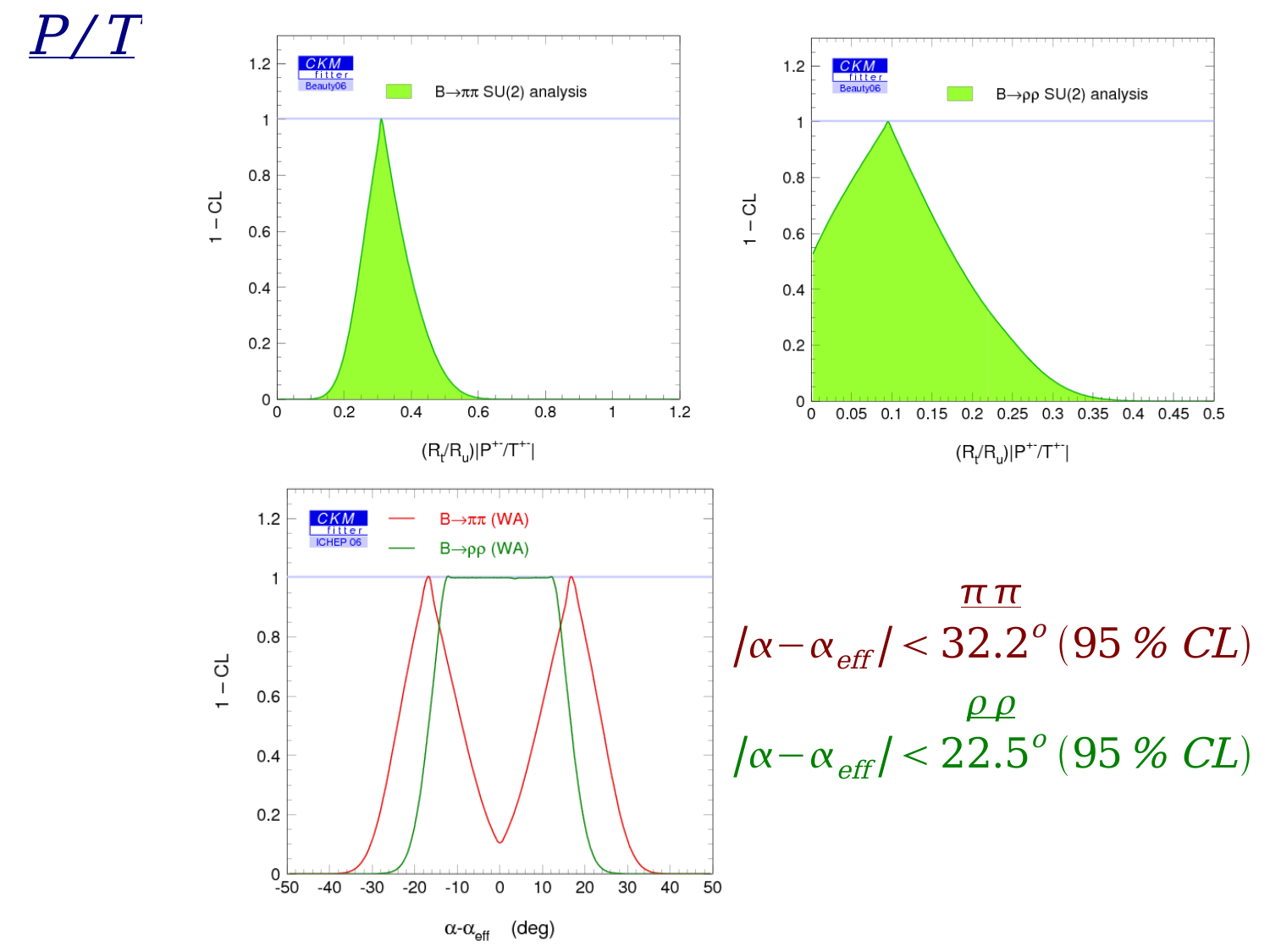## <u>ρπ system</u>

- $\circ$  non CP−eigenstate B→ρπ  $(\pi\,\pi\,\pi^0)$
- $\circ$  Amplitude interference in Dalitz plot [Snyder, Quinn, PRD48, 2139 (1993)]
- ° Experiments determine 27 coefficients of the form factor bilinears from the fit to data
- $\rightarrow$  quasi-two-body parameters,  $\alpha$  / $\phi_2$   $..$  obtained from subsequents fits



for  $\rho\pi$  input, still use only BaBar result...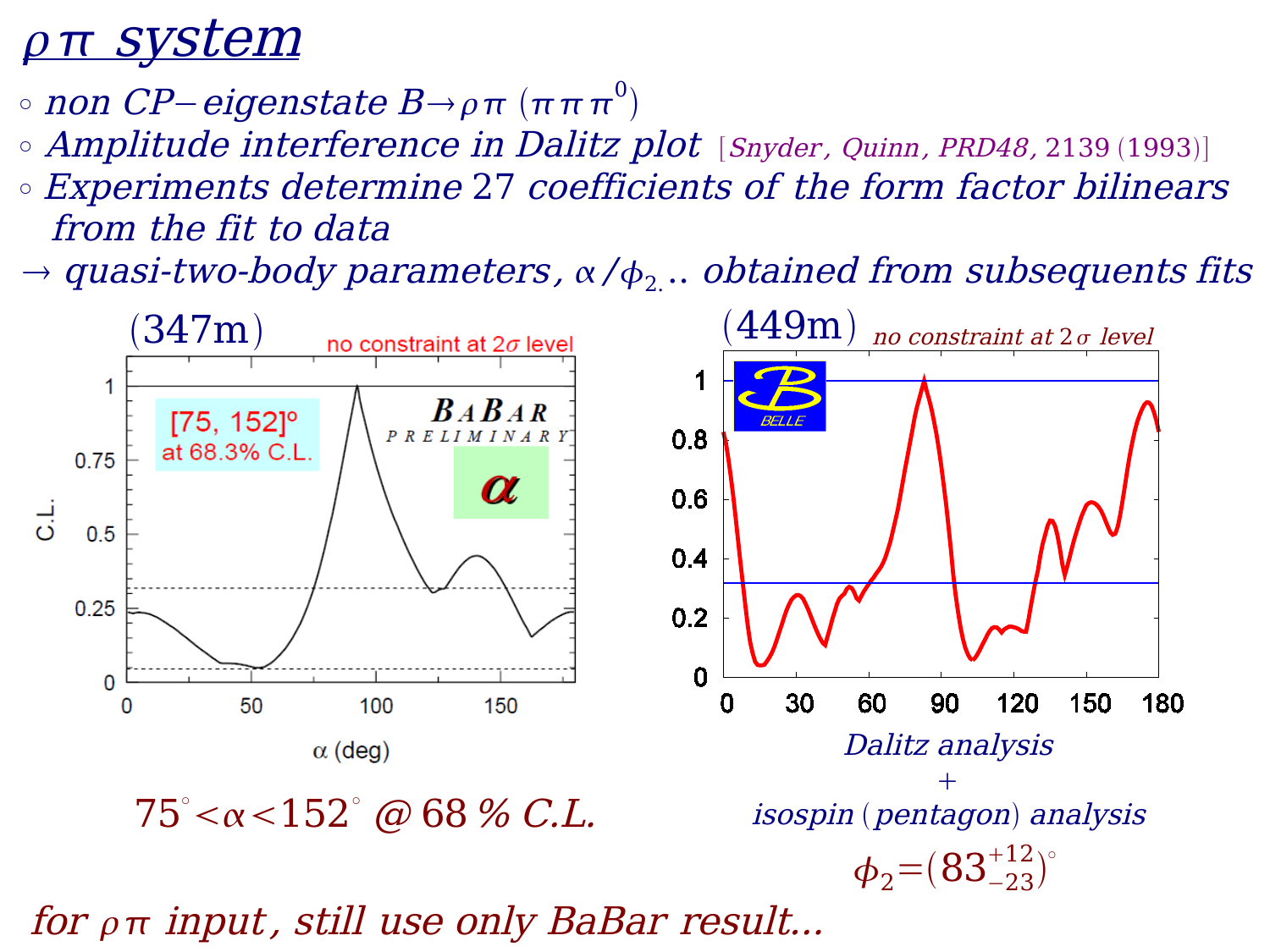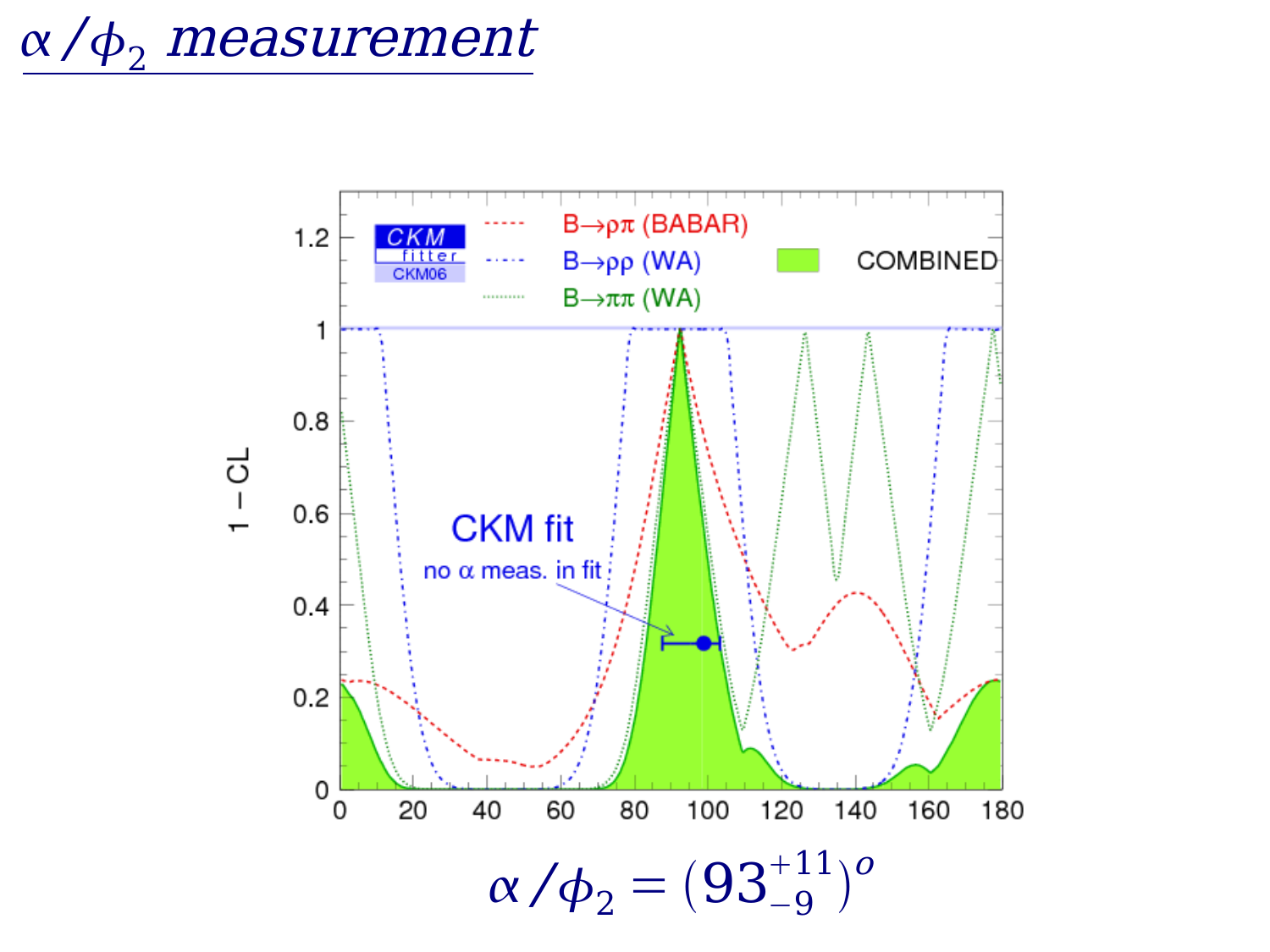$\gamma/\phi_3$  determination from different measurements



$$
r_B = \frac{A(b \rightarrow u)}{A(b \rightarrow c)}
$$

 $D \rightarrow CP$  eigenstates  $(K^+K^-$  ,  $\pi^+\pi^-$  ,  $K_S\pi^0$  ...) **GLW method ADS method**

 $D \rightarrow D CSD$  $(K^{\!+}\pi^{\!-}$  ,  $K^{\!+}\pi^{\!-}\pi^0$  ...)

 $A$ <sub>CP</sub> $\pm$ <sup>-</sup> =  $\pm 2 r$ **sin**  $\delta$ **sin**  $\phi_3$  $1+r_B^2 \pm 2r_B \cos \delta \cos \phi_3$ 

 $R_{CP\pm}$ =1+ $r_{B}^{2}$ ±2 $r_{B}$ cos $\delta$ cos $\phi_{3}$ 

$$
A_{ADS} = \frac{2 r_B r_D \sin(\delta_B + \delta_D) \sin \phi_3}{r_B^2 + r_D^2 + 2 r_B r_D \cos(\delta_B + \delta_D) \cos \phi_3}
$$
  

$$
R_{ADS} = r_B^2 + r_D^2 + 2 r_B r_D \cos(\delta_B + \delta_D) \cos \phi_3
$$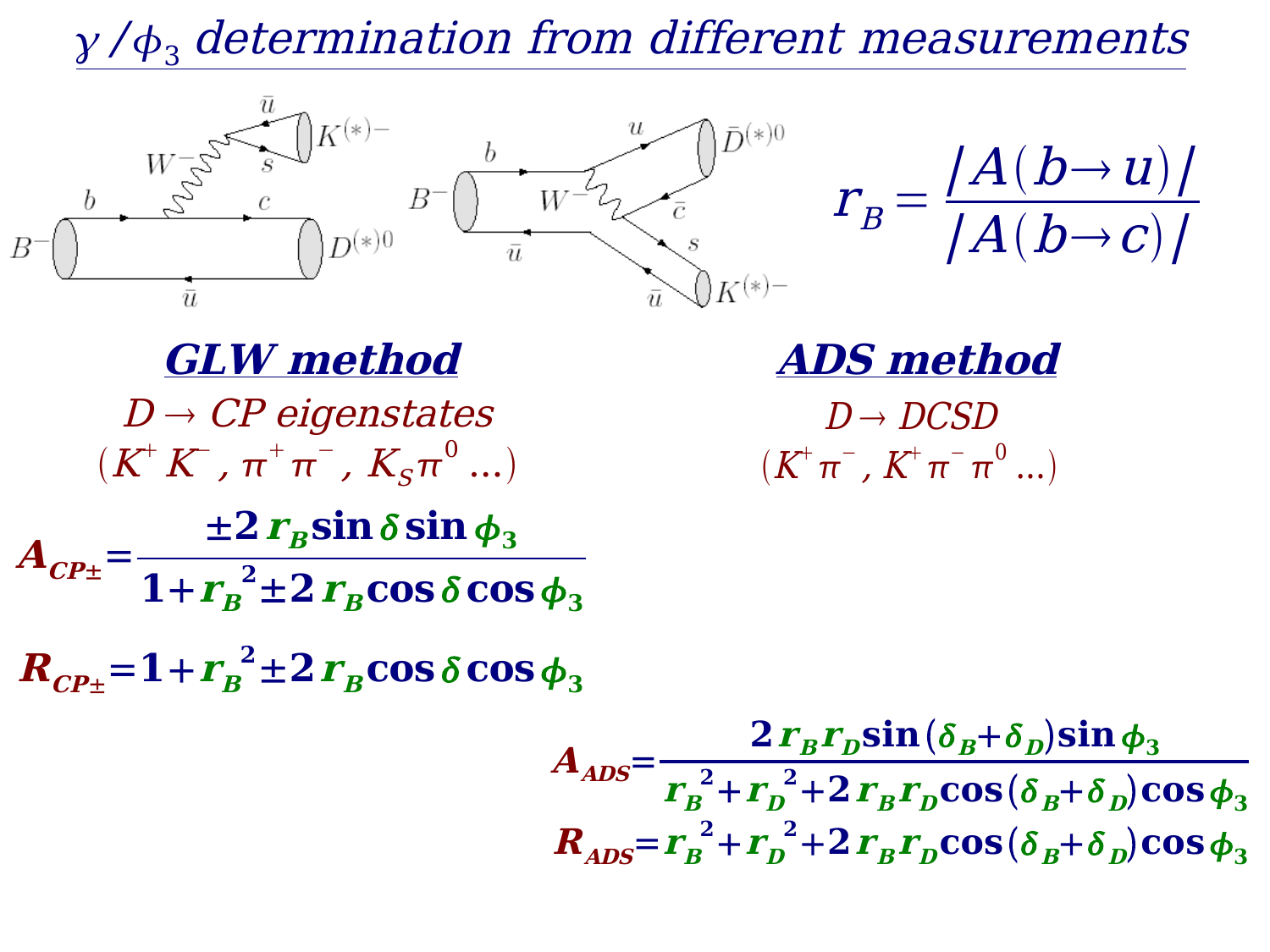## $\gamma/\phi_3$  determination from different measurements





**GLW method**  $D \rightarrow CP$  eigenstates  $(K^+K^-$  ,  $\pi^+\pi^-$  ,  $K_S\pi^0$  ...)

|                    | A <sub>CP+</sub> Averages                        |        |          |     |     | <b>HFAG</b><br>Moriond 2006<br>PRELIMINARY           |     |
|--------------------|--------------------------------------------------|--------|----------|-----|-----|------------------------------------------------------|-----|
|                    | <b>BaBar</b><br><b>BÁBAR-PUB-05/051</b><br>Belle |        |          |     |     | $0.35 \pm 0.13 \pm 0.04$<br>$0.06 \pm 0.14 \pm 0.05$ |     |
| D <sub>œ</sub> K   | hep-ex/0601032<br>Ayerage<br><b>HEAG</b>         |        |          |     |     | $0.22 \pm 0.10$                                      |     |
| $D^*_{CP}$ K       | BaBar<br>PRD71,031102(2005)                      |        |          |     |     | $-0.10 \pm 0.23^{+0.03}_{-0.04}$                     |     |
|                    | Belle<br>hep-ex/0601032                          |        |          |     |     | $-0.20 \pm 0.22 \pm 0.04$                            |     |
|                    | Average<br><b>H</b> FAG                          |        |          |     |     | $-0.15 \pm 0.16$                                     |     |
| D <sub>CP</sub> K* | <b>BaBar</b><br>hep-ex/0507002                   |        |          |     |     | $-0.08 \pm 0.19 \pm 0.08$                            |     |
|                    | Ayerage<br><b>HFAG</b>                           |        |          |     |     | $-0.08 \pm 0.21$                                     |     |
| $-1.4$<br>$-1.2$   | -0.8<br>$-0.6$<br>$-0.4$<br>-1                   | $-0.2$ | 0.2<br>0 | 0.4 | 0.6 | 0.8                                                  | 1.2 |



 $D \rightarrow D CSD$ 

 $(K^{\!+}\pi^{\!-}$  ,  $K^{\!+}\pi^{\!-}\pi^0$  ...)

 $-0.08$  $-0.06$  $-0.04$  $-0.02$ 0  $0.02$ 0.04 0.06 0.08  $0.1$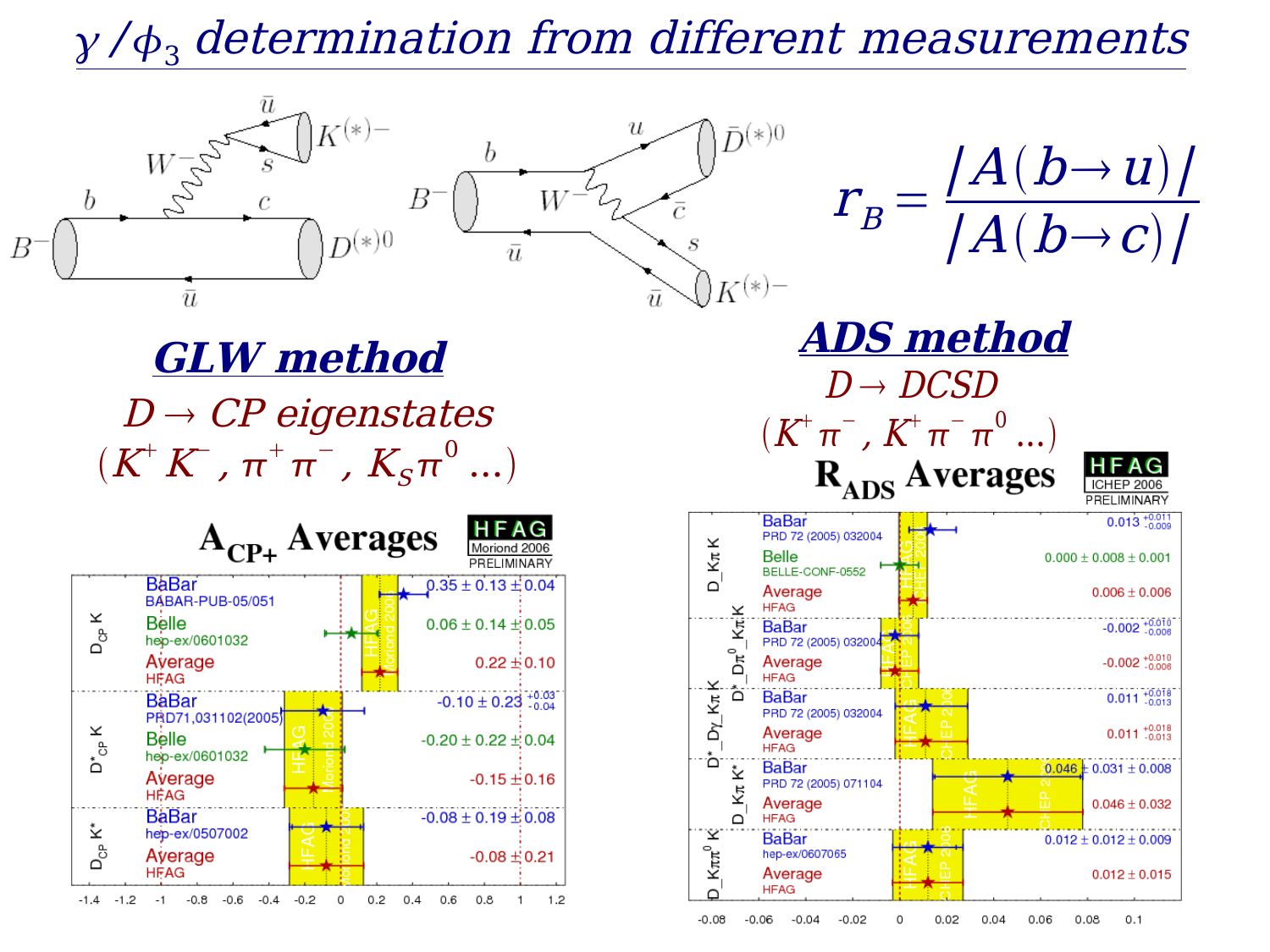## $\gamma\,{\not\!\! \! /}\,\phi_3$  results GGSZ method: DK, D\*K, DK\*, D $\!\rightarrow\! K_s$ ππ



 $\sigma_{\rm v}$  depends on the value of  $r_{\rm B}$ !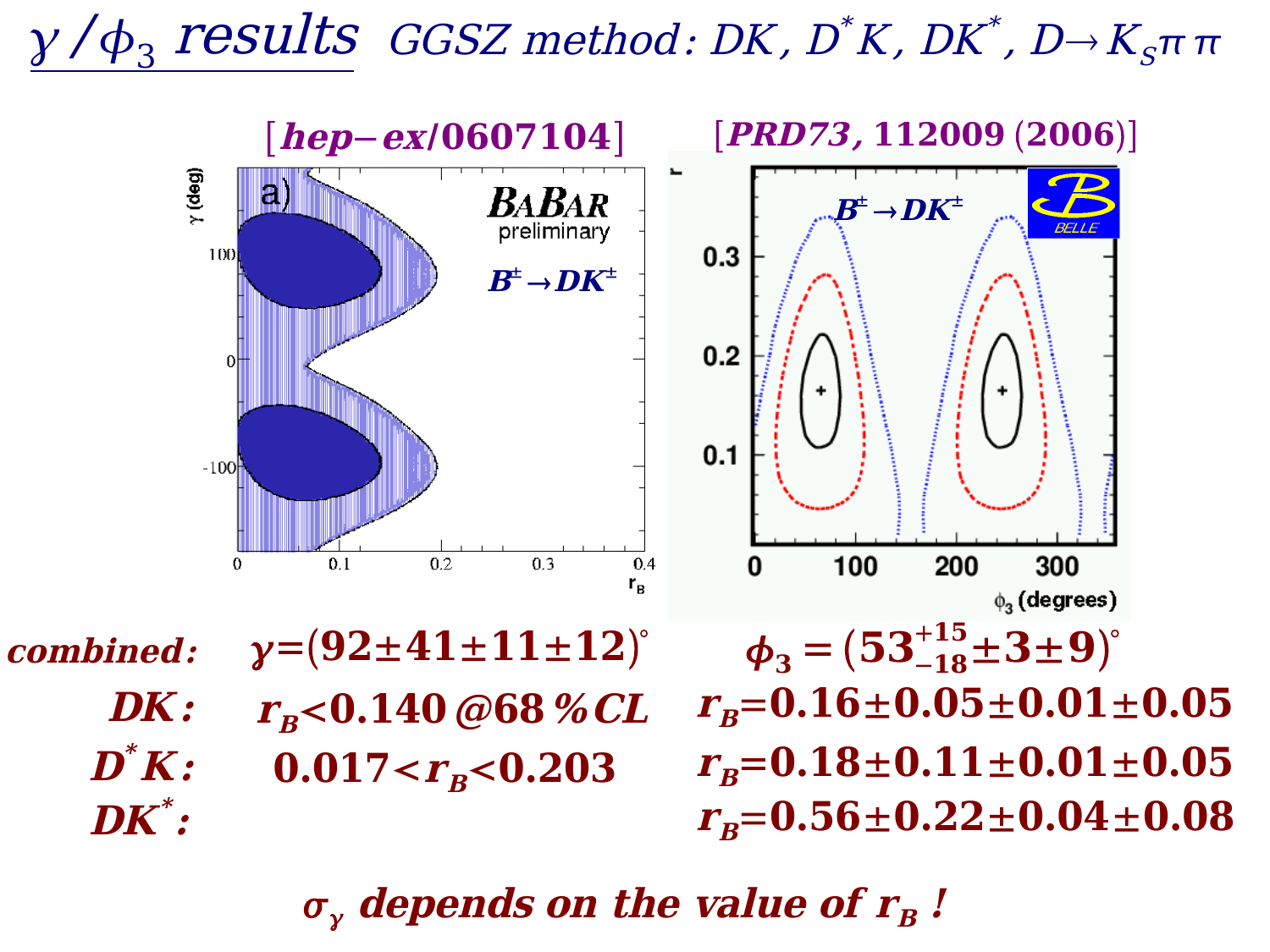#### $\gamma\,\prime\phi_3$  measurement:  $(DK,\,D^{^*}K,\,DK^{*})$ modes

**GLW:**  $(A_{CP+}, A_{CP-}, R_{CP+}, R_{CP-}) \Rightarrow (\phi_3, r_B, \delta_B)$  $\textbf{ADS:} \quad (R_{ADS}) \Rightarrow (\phi_{3,} \; r_{B}, \; \delta_{B}, \; r_{D}, \; \delta_{D})$ **GGSZ:**  $(X_{\pm}, Y_{\pm}) \Rightarrow (\phi_3, r_B, \delta_B)$ 

preliminary...

low value of  $r_{\scriptscriptstyle B}$ ? 90% CL DK:  $r_{\rm B}$  < 0.13  $1 - C1$  $D^{^*}K\colon$   $r_{\rm\scriptscriptstyle B}$   $<$   $0.13$  $DK}{\ast}\colon\thinspace r_{\textit{B}}^{\text{}}\!<0.27$ 

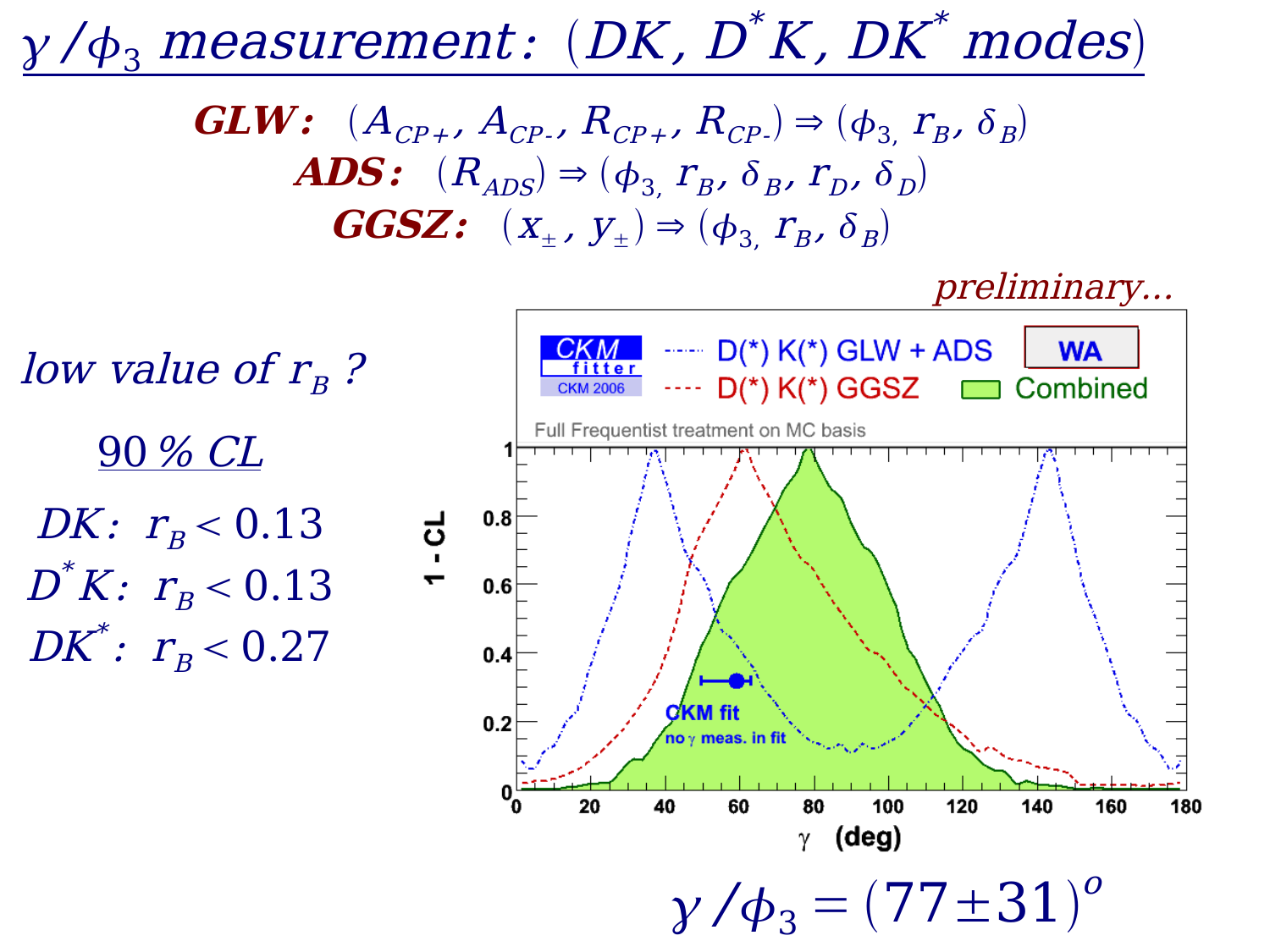## All together...

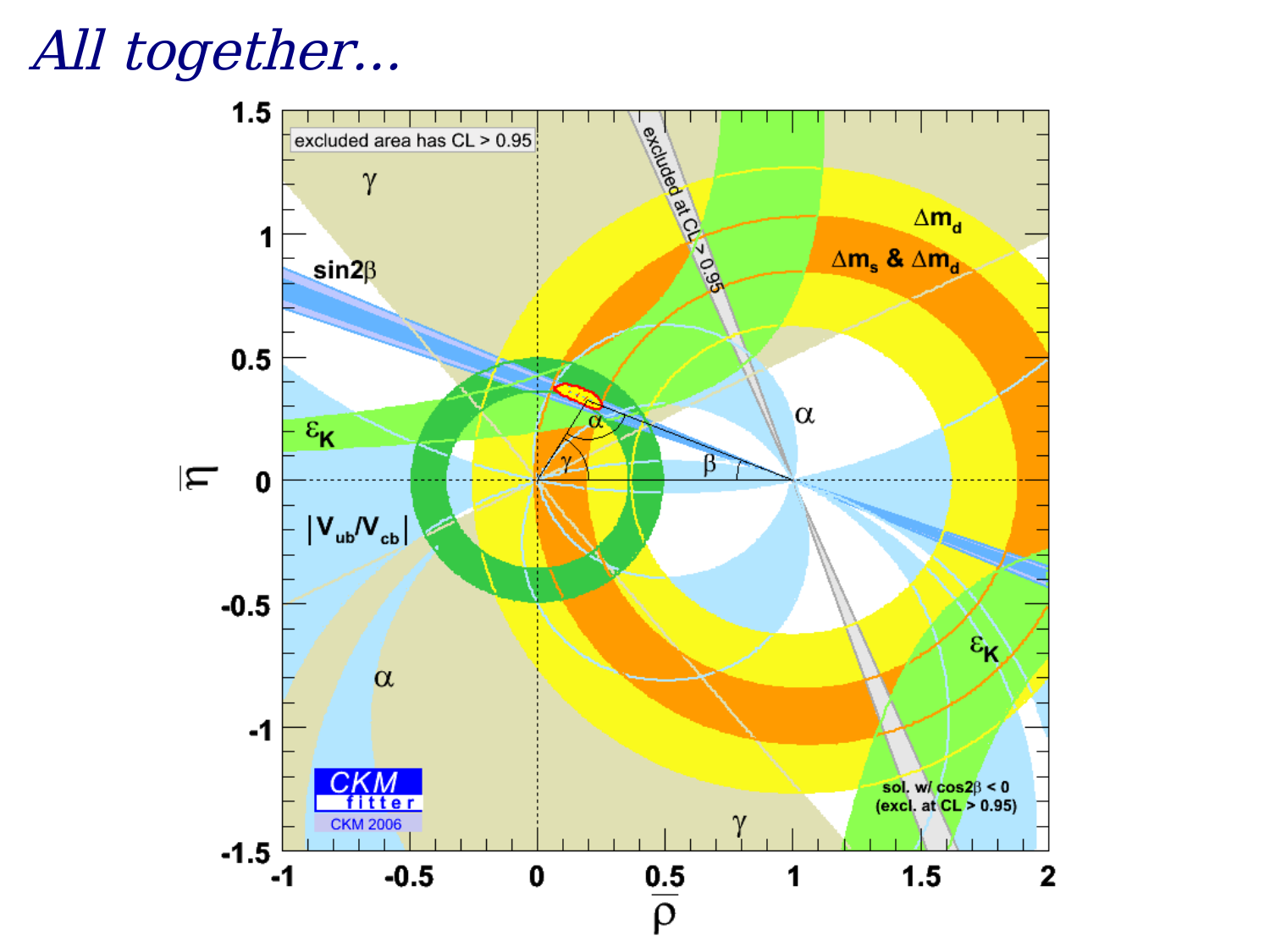

CP conserving vs CP Violating

vs

**CKM**<br>fitter<br>CKM 2006

 $\alpha$ 

ffininininini<mark>n</mark>

 $\overline{1}$ 





No Angles (with theory) vs Angles (without theory) vs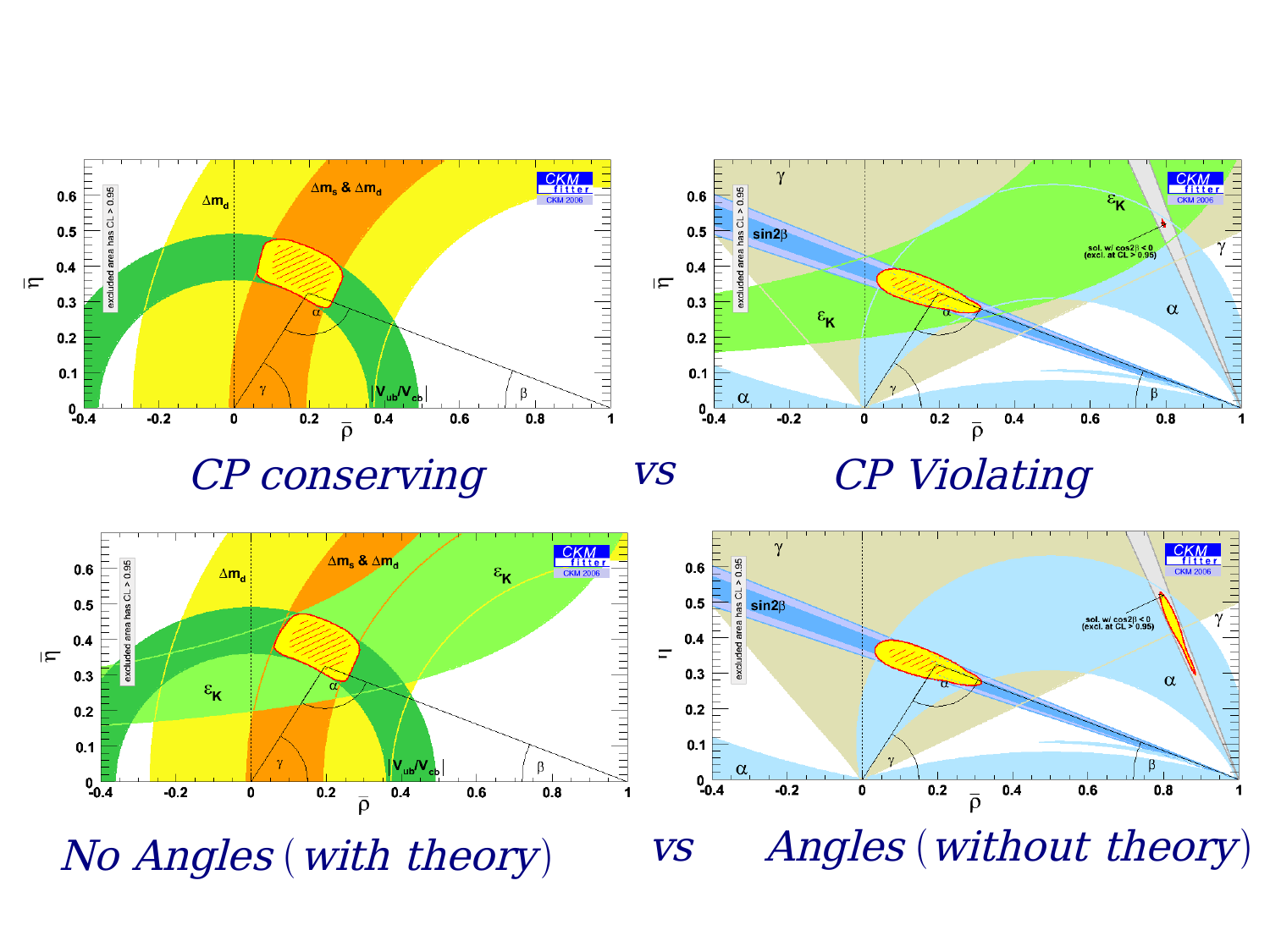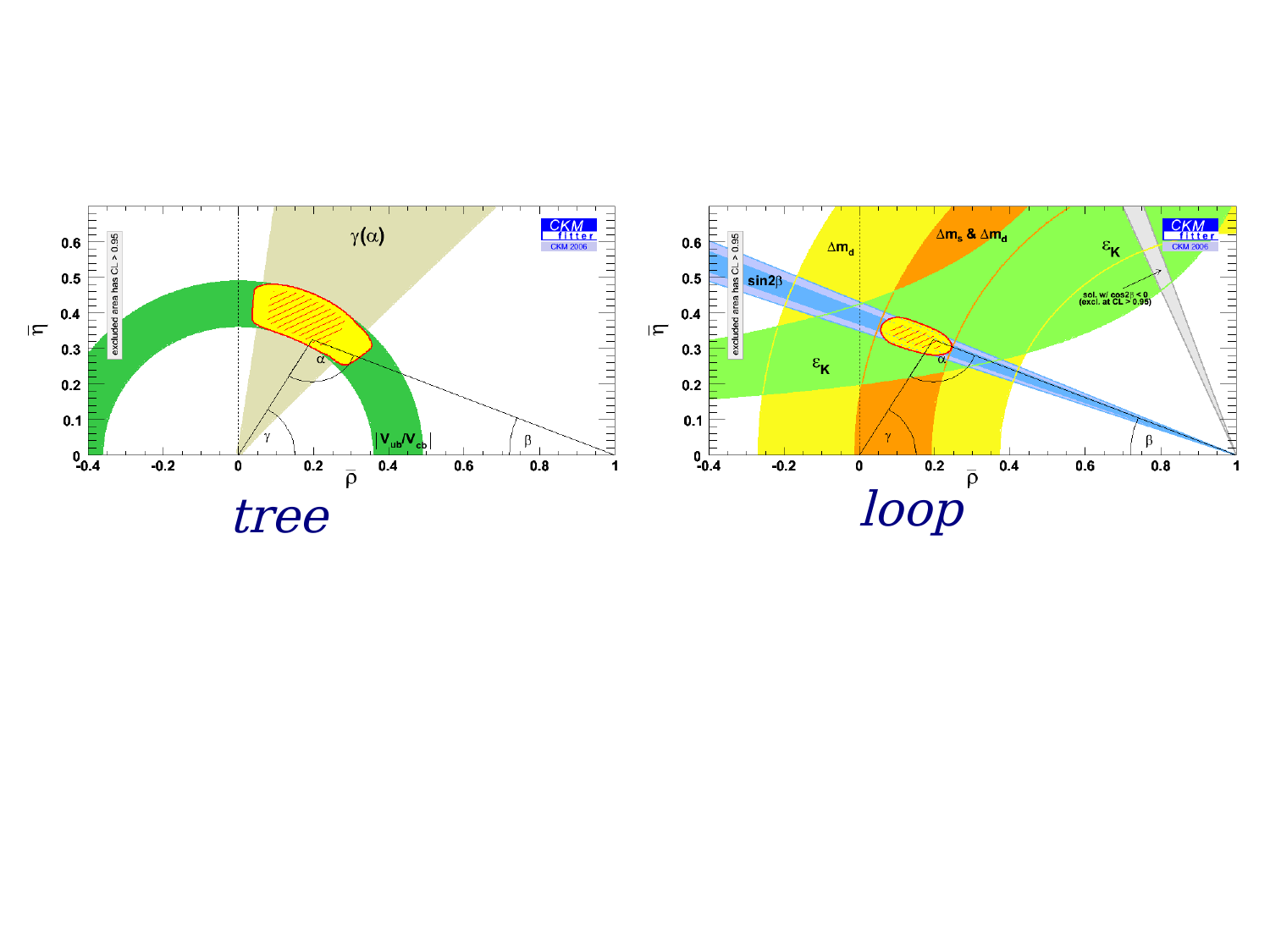## Global CKM fit predictions:

#### Wolfenstein parameters:

 $A\hspace{-0.08cm}=\hspace{-0.08cm}0.806\hspace{-0.08cm}\pm \hspace{-0.08cm}0.014$   $\lambda\hspace{-0.08cm}=\hspace{-0.08cm}0.2272\hspace{-0.08cm}\pm \hspace{-0.08cm}0.0010$   $\overline{\rho}\hspace{-0.08cm}=\hspace{-0.08cm}0.195^{+0.024}_{-0.067}$   $\overline{\eta}\hspace{-0.08cm}=\hspace{-0.08cm}0.326^{+0.032}_{-0.015}$ 

Jarlskog invariant: 
$$
J=(2.90^{+0.29}_{-0.15}) \times 10^{-5}
$$

UT angles:  $\alpha = (98.9^{+4.4}_{-11.3})^{\circ}$ ,  $\beta = (22.00^{+0.69}_{-0.63})^{\circ}$ ,  $\gamma = (59.1^{+11.1}_{-4.1})^{\circ}$  $\sum_{meas}$  =  $(191^{+33}_{-32})^{\circ}$ 

UT sides:  $R_u = (0.380^{+0.011}_{-0.009})$ ,  $R_t = (0.868^{+0.074}_{-0.026})$ B− $\overline{B}$  mixing:  $\quad \Delta$  m $_{\rm s}$ = $(19.2^{+5.1}_{-3.4})$   $ps^{-1}$   $[$  CKM fit]  $B^{\!+}\!\rightarrow\!\tau^+\nu\!:\quad BF(\bar{B}^{\!+}\!\rightarrow\!\tau^+\nu)\!=\!(0.92^{+0.20}_{-0.19})\!\!\times\!10^{-4}\,\,[\mathit{CKMfit}]$  $\Delta\,m_{_S}{=}(17.77{\pm}0.10{\pm}0.07)\,ps^{-1}\,\,[\,CDF]$  $BF(B^+ \! \rightarrow \! \tau^+ \nu) \! = \! (1.45^{+0.46}_{-0.43}) \!\! \times \! 10^{-4} \, \left[\right. W\!A\right]$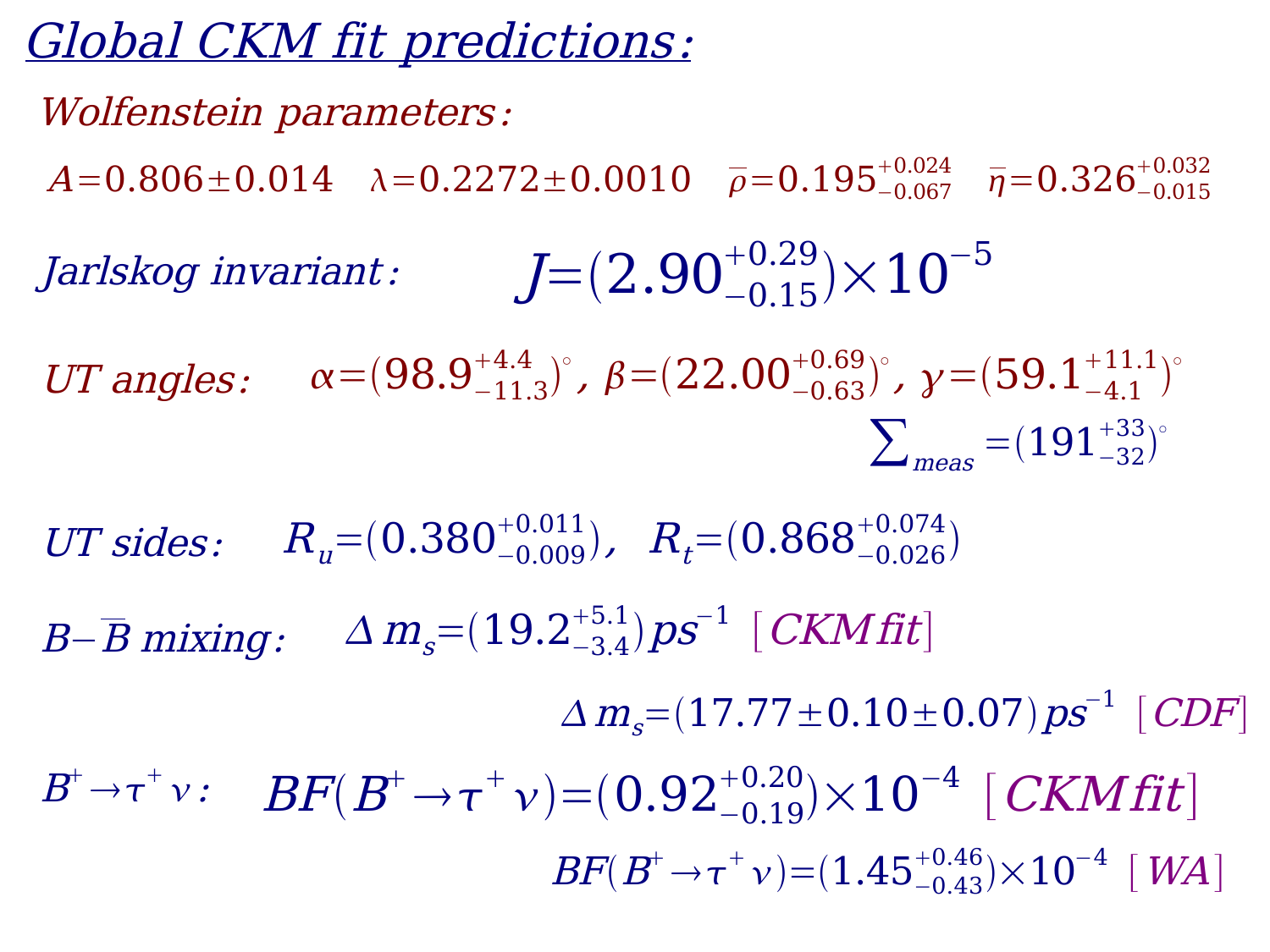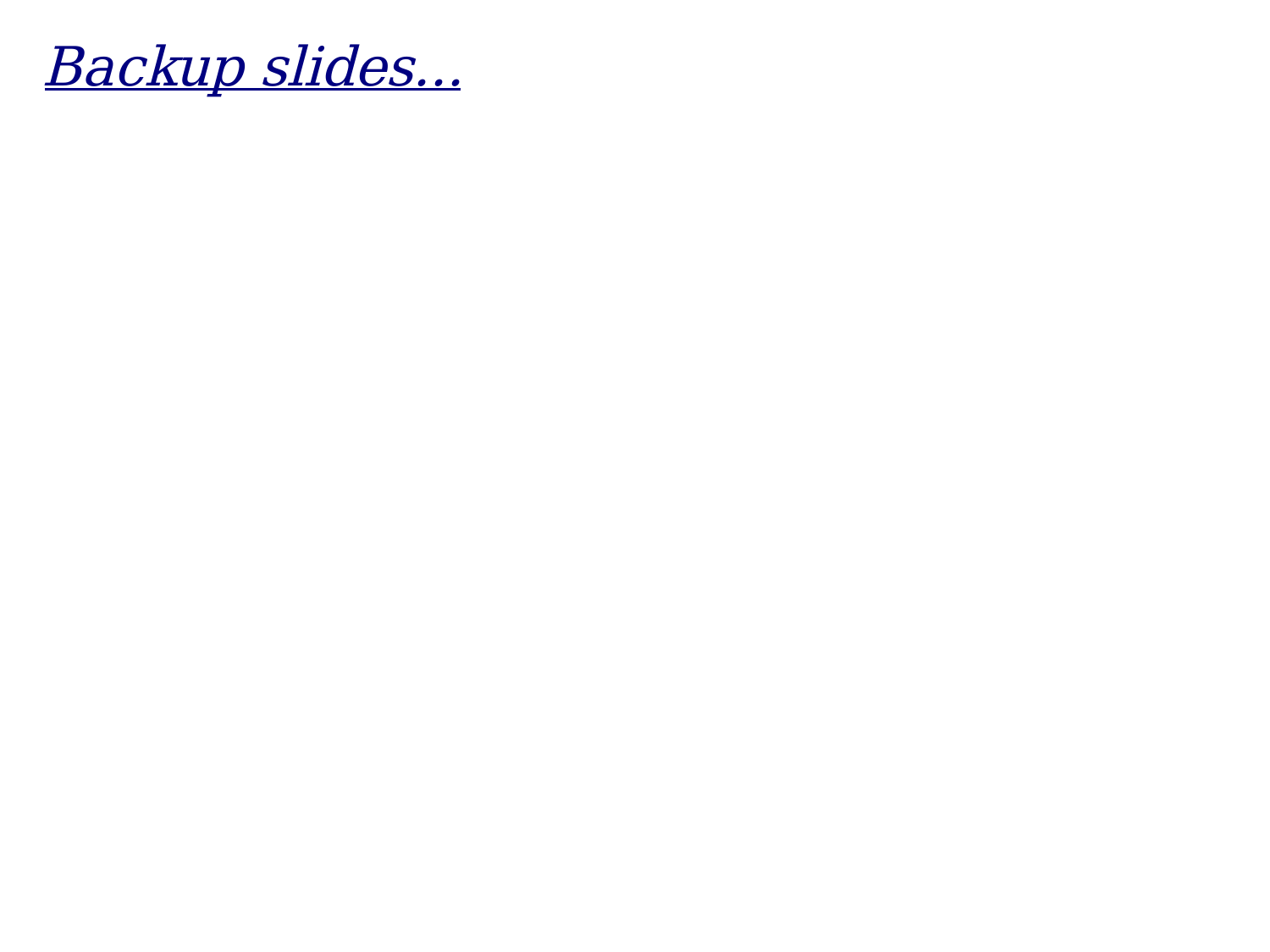

 $\circ$  Form factors for B $\rightarrow \rho$  and B $\rightarrow \omega$  are different ( $\xi \neq \phi$ )  $\circ$  annihilation diag for charged mode (probably small contribution)  $[\xi....$  which we assumed to be the same for the  $\rho^0$  and  $\omega$  mesons...]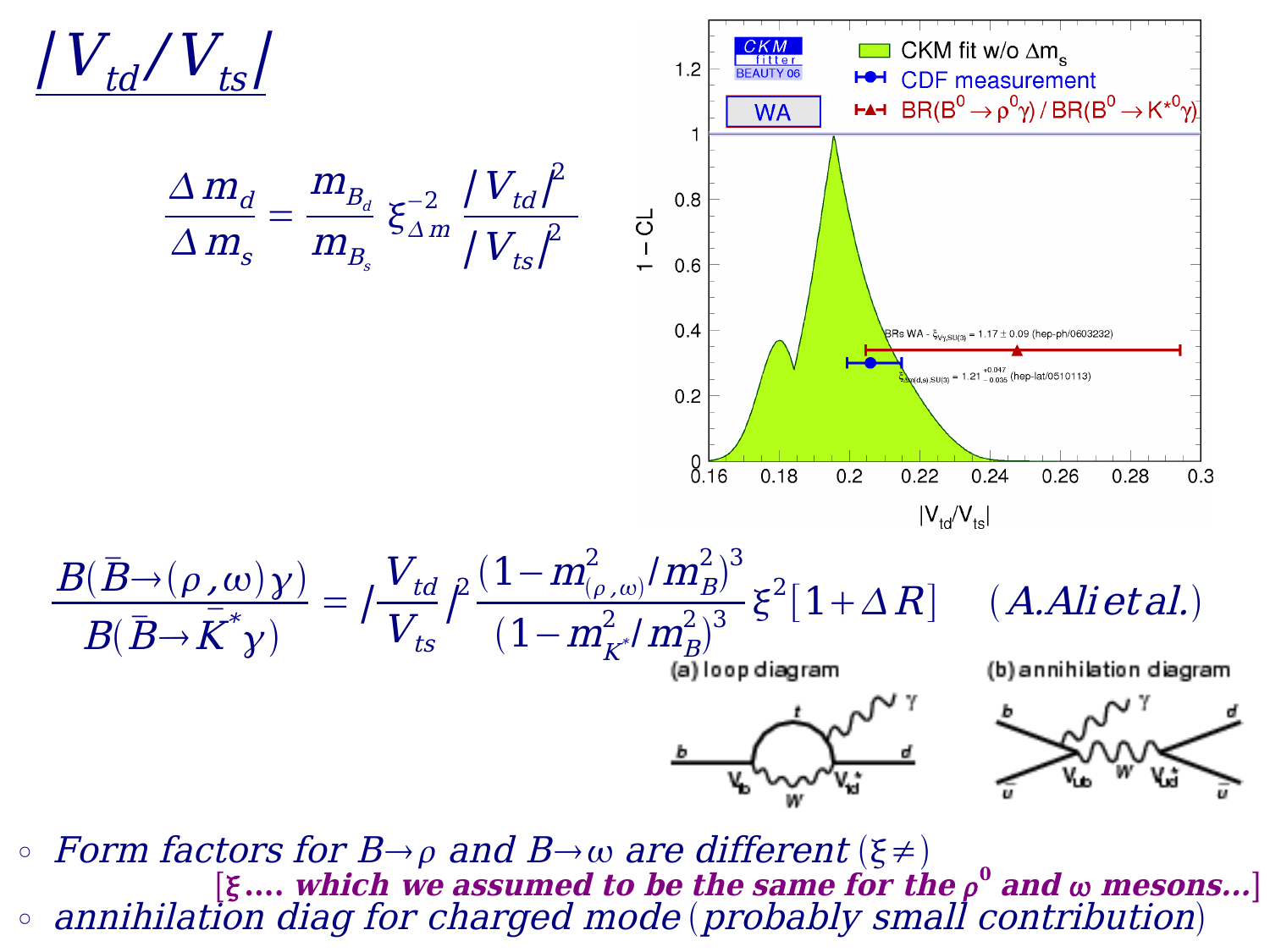## The  $\alpha \rightarrow 0$  limit

### see appendix A of hep−ph/0607246



In the SM parametrization:

$$
C^{+} = \frac{2 \sin \alpha \Im (P/T^{+})}{1 + 2 \cos \alpha \Re (P/T^{+}) + |P/T^{+}|^{2}}
$$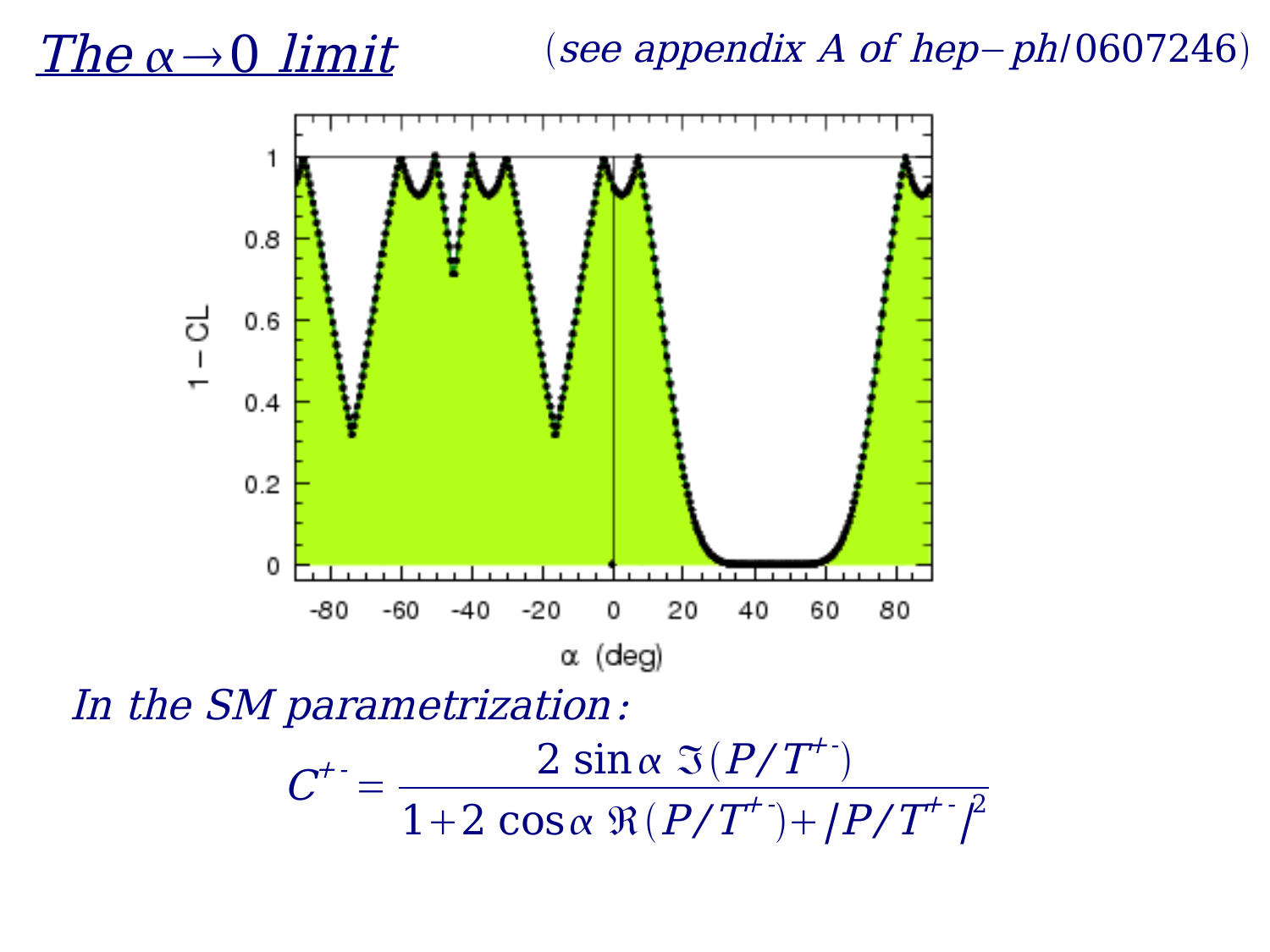$\phi_3$  determination from different measurements

GLW method: D decays to CP eigenstates

Relation between  $(A_{\scriptscriptstyle{CP+}} ,\, A_{\scriptscriptstyle{CP-}} ,\, R_{\scriptscriptstyle{CP+}} ,\, R_{\scriptscriptstyle{CP-}})$  and  $(\phi_{3,} \, r_{\scriptscriptstyle{B}}, \, \delta)$ 

 $A_{CP+}^{\vphantom{C}^e\neq 0}$  $2\, r_{\scriptscriptstyle B}$ sin $\,\delta$ sin $\,\phi_3$  $1 + r_B^2 + 2r_B \cos \delta \cos \phi_3$  $A_{\text{CP}}$ =  $-2\,r_{\overline{B}}\mathbf{sin}\,\delta\mathbf{sin}\,\phi_3$ **1**+ $r_B^2$ <sup>−</sup>**2** $r_B$ **cos** $\delta$ **cos** $\phi_3$  $R_{CP}$ <sub>+</sub>=1+ $r_{B}^{-2}$ +2 $r_{B}$ cos $\delta$ cos $\phi_{3}$   $R_{CP}$ =1+ $r_{B}^{-2}$ –2 $r_{B}$ cos $\delta$ cos $\phi_{3}$ 

ADS method: DCSD

 $A_{ADS} =$  $2\, \boldsymbol{r}_{\scriptscriptstyle{B}} \boldsymbol{r}_{\scriptscriptstyle{D}} \boldsymbol{\textrm{sin}}\, (\delta_{\scriptscriptstyle{B}} \!+\! \delta_{\scriptscriptstyle{D}}) \boldsymbol{\textrm{sin}}\, \phi_{3}$  $r_{B}^{2}+r_{D}^{2}+2r_{B}r_{D}cos(\delta_{B}+\delta_{D})cos\phi_{3}$  $R_{ADS} = r_B^2 + r_D^2 + 2r_Br_D\cos(\delta_B+\delta_D)\cos\phi_3$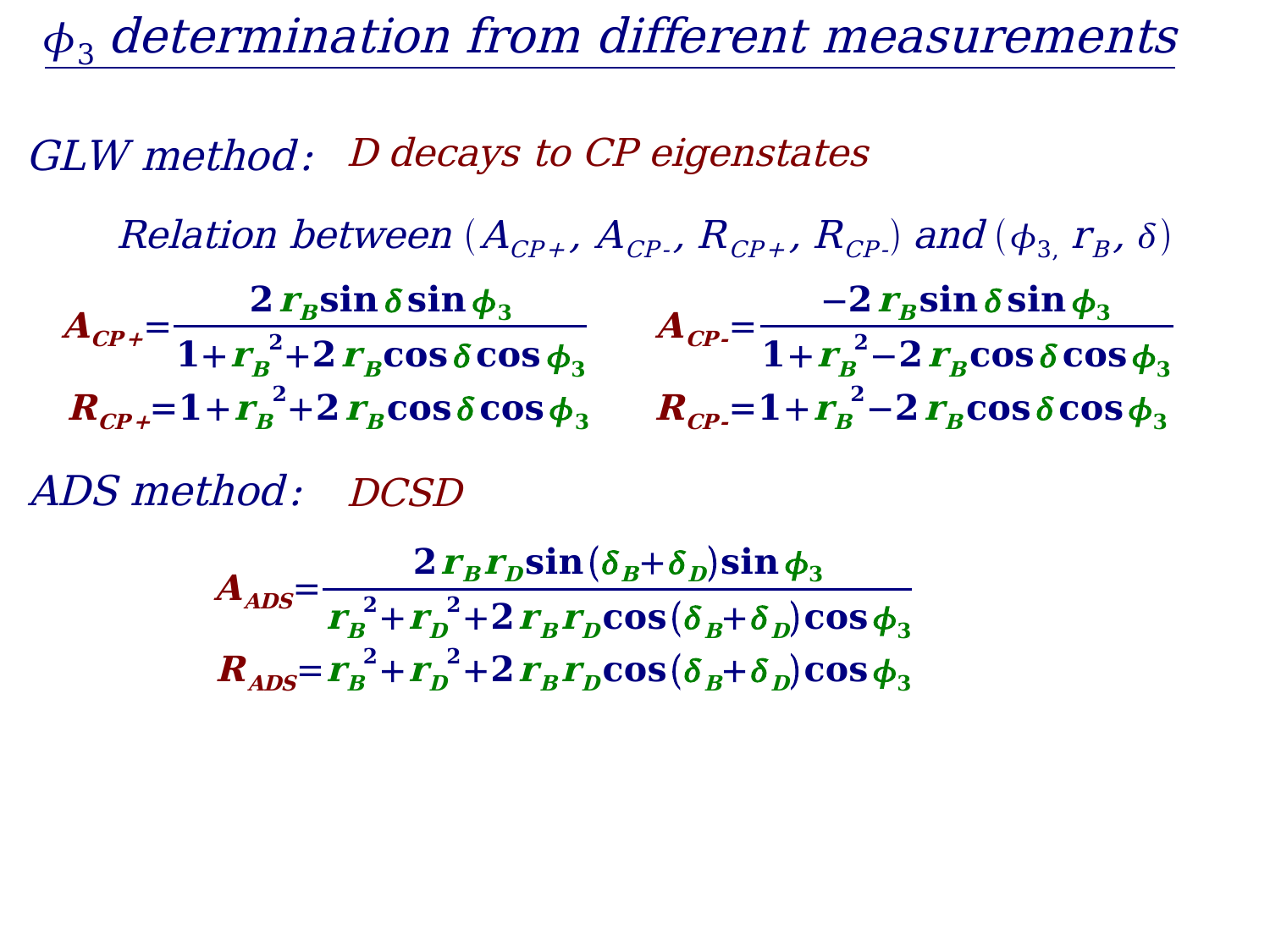## $r_{\scriptscriptstyle{B}}$ ,  $\delta$  ,  $\gamma$  determination(Belle) [PRD73,112009 (2006)]



 $y = 53^\circ$ −**18** °  $^{+15}_{-18}$  (stat)  $\pm 3$  (syst)  $\pm 9$  (model)  $\bm{r}_{\bm{B}}(\bm{D}\bm{K})\!\!=\!\bm{0.159}_{-0.050}^{+0.054}\!\pm\!\bm{0.012}\!\pm\!\bm{0.049}$  $\bm{r}_{\bm{B}}(\bm{D}^*\bm{K})\hspace{-1mm}=\hspace{-1mm}\bm{0.175}_{-0.099}^{+0.108}\hspace{-1mm}\pm\hspace{-1mm}\bm{0.013}\hspace{-1mm}\pm\hspace{-1mm}\bm{0.049}$  $\bm{r}_{\bm{B}}(\bm{D}\bm{K}^*)$ = $\bm{0.564}^{+0.216}_{-0.155}$ ± $\bm{0.041}$ ± $\bm{0.084}$ **Combined the 3 modes:**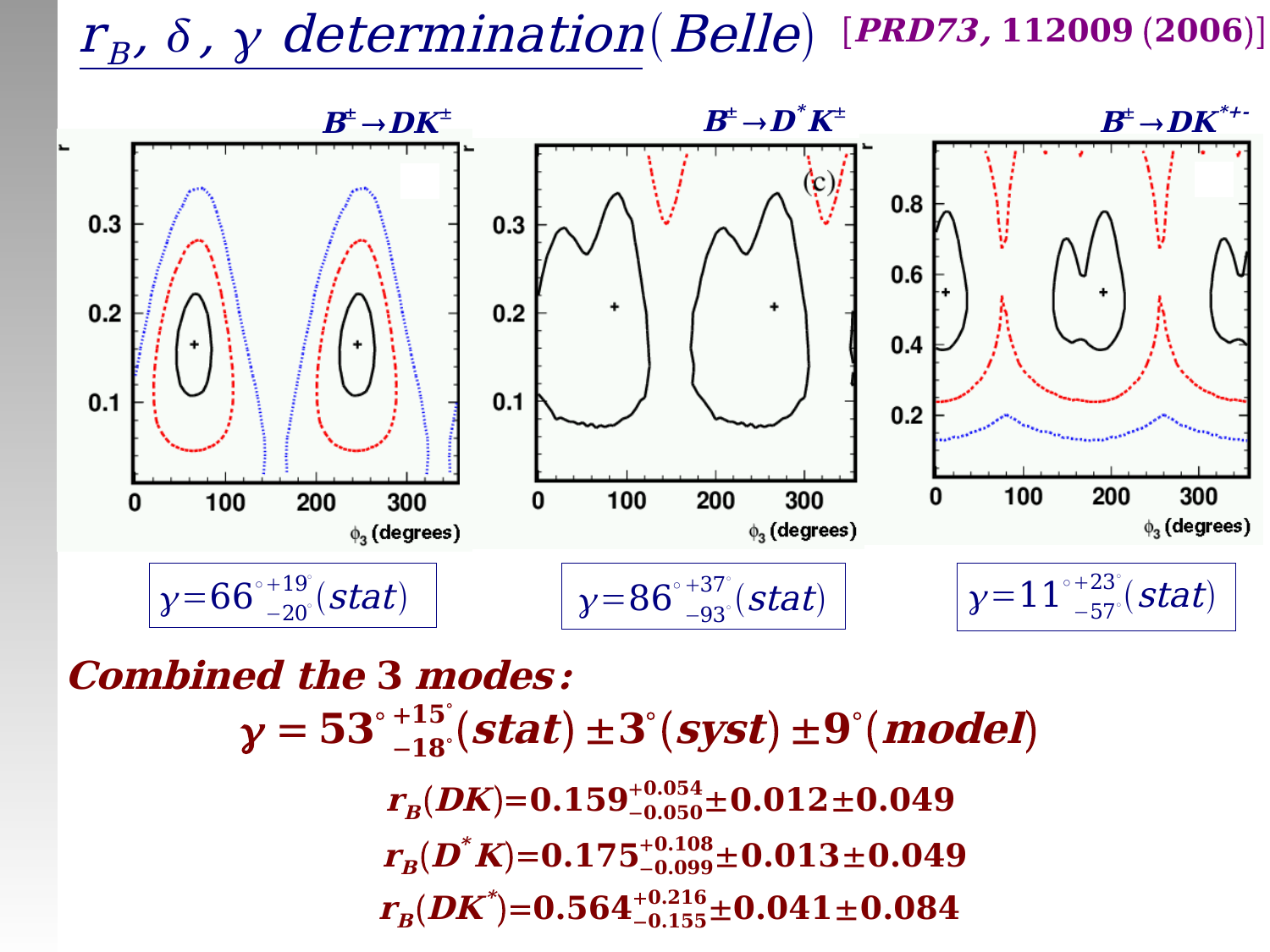#### $r_{\scriptscriptstyle B}$ ,  $\delta$  ,  $\gamma$  determination(BaBar) [**hep**−**ex**/**0607104**]

 $r \rightarrow r$ ,  $\delta$ ,  $\gamma$  are obtained from frequentist (Neyman) statistical treatment



 $\mathbf{y} = 92^{\circ} \pm 41^{\circ}(\mathbf{stat}) \pm 11^{\circ}(\mathbf{syst}) \pm 12^{\circ}(\mathbf{model})$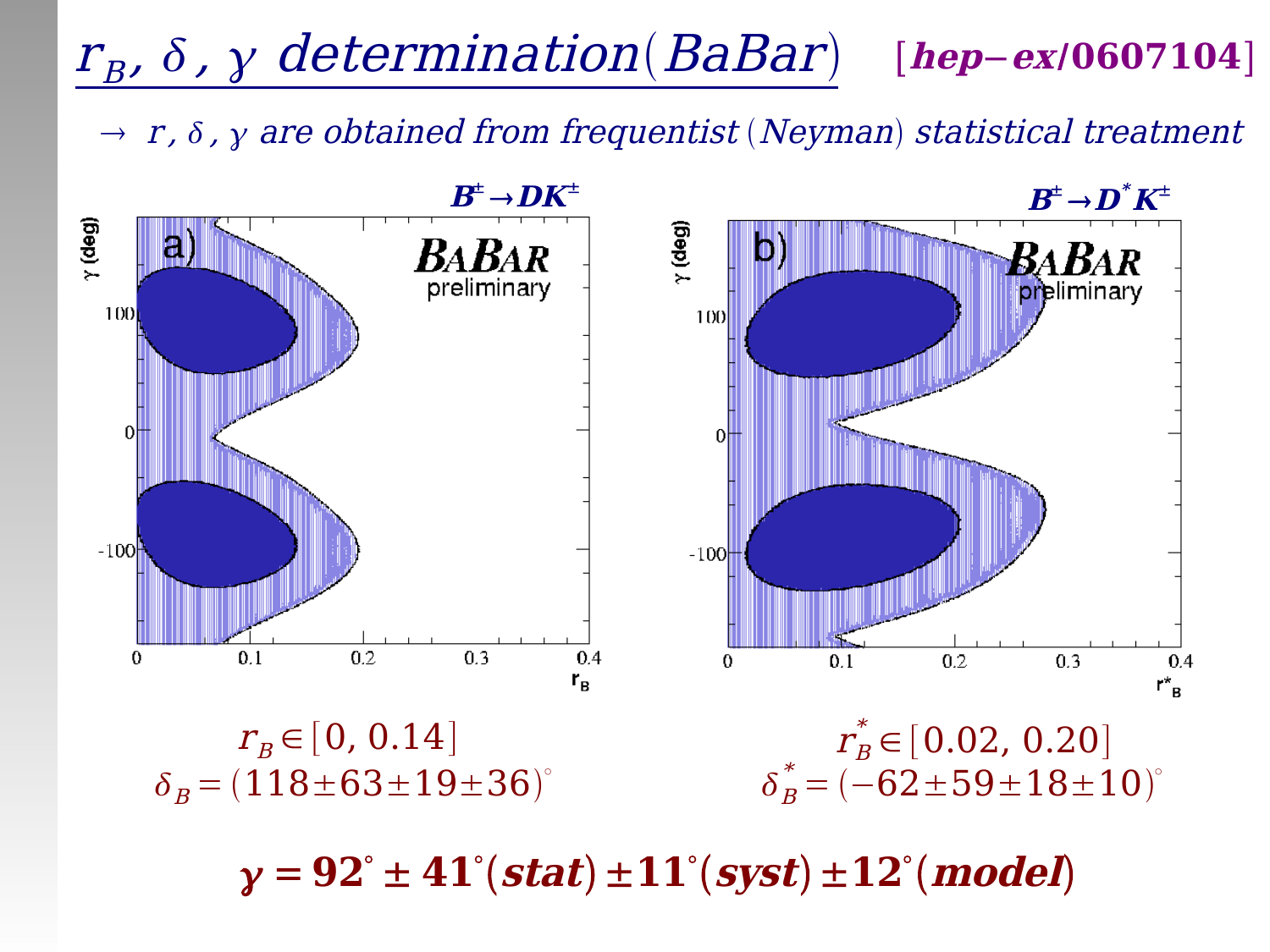## What happened ? (BaBar)

uncertainty on  $\gamma$  scales as  $1/r_{B}$  !  $\mathbf{y} = 92^{\circ} \pm 41^{\circ}(\mathbf{stat}) \pm 11^{\circ}(\mathbf{syst}) \pm 12^{\circ}(\mathbf{model})$ previous analysis: 227×10 <sup>6</sup>BB [**PRL95, 121802 2005**] this analysis: 347×10 <sup>6</sup>BB [**hep**−**ex**/**0607104**]  $0 < r_B < 0.140$  (1 $\sigma$ )  $_B^*$  < $0.203$   $(1\,\sigma)$  $\gamma$  = 70° $\pm 31^{\circ}$ (stat) $^{+12}_{-10}$ °  $^{+12^{\circ}}_{-10^{\circ}}(\bm{syst})^{+14}_{-11}$ °  $^{+14^{\circ}}_{-11^{\circ}}(\bm{model})$  $r_{\rm B}$  = 0.12  $\pm$  0.08  $\pm$  0.03  $\pm$  0.04  $^*_{\hbox {\tiny B}}$  =  $0.17 \pm 0.10 \pm\!0.03 \pm\!0.03$  $DK$  ,  $D^{\ast}K$ 

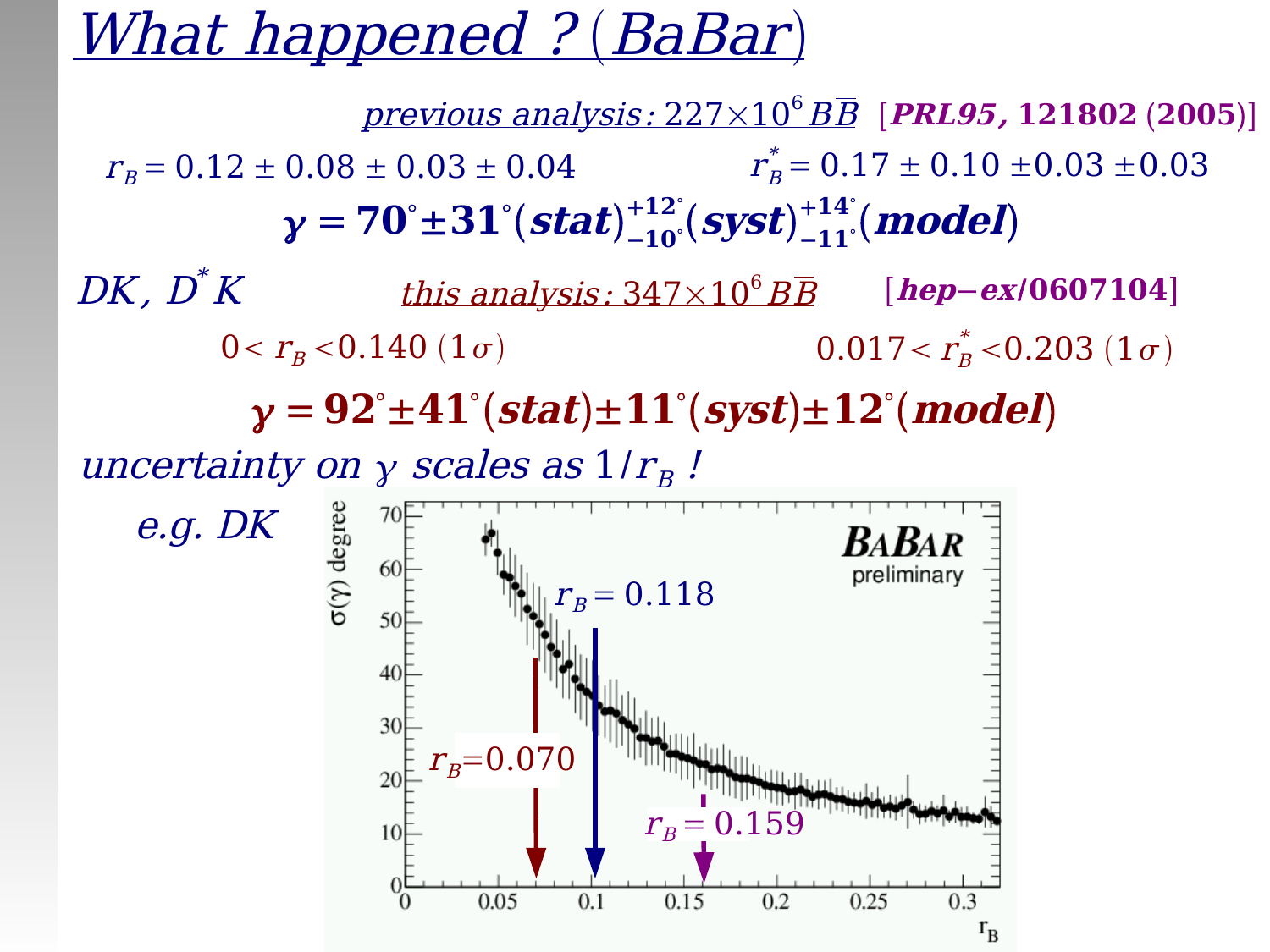## ...and for Belle ?

previous 2 analysis: 152×10 <sup>6</sup>BB [**PRD70 , 072003 2004**]  $\gamma = 77^\circ$ −**19** °  $^{+17^{\circ}}_{-19^{\circ}}(stat) \pm 13^{\circ}(syst) \pm 11^{\circ}(\text{model})$  $r_{_B}^{\,\rm{ = 0.26^{+0.10}_{-0.14} \pm 0.03 \pm 0.004 }} \qquad \qquad r_B^{\ast}$  $\sigma_B^*=0.20^{+0.19}_{-0.17}{\pm0.02}{\pm0.04}$ previous analysis: 275×10 <sup>6</sup>BB [**BELLE**−**CONF**−**0476**]

 $y = 68^\circ$  $^{+14}$ <sup>e</sup> $($ **stat** $)$  $\pm 13$ <sup>e</sup> $($ **syst** $)$  $\pm 11$ <sup>e</sup> $($ **model** $)$  $r_B$  = 0.21  $\pm$  0.08  $\pm$  0.03  $\pm$  0.004  $\alpha_B^*=0.12^{+0.16}_{-0.11}{\pm0.02}{\pm0.04}$ 

this analysis: 386×10 <sup>6</sup>BB [**PRD73, 112009 2006**]  $\gamma = 53^\circ$ −**18** °  $^{+15}_{-18}$  (**stat**)  $\pm 3^{\circ}$  (**syst**)  $\pm 9^{\circ}$  (**model**)  $r_{\rm B}^{\rm *}$  =  $0.159^{+0.054}_{-0.050}{\pm0.012}{\pm0.049} \hspace{1.5cm} r_{\rm B}^{\rm *}$  =  $0.175^{+0.108}_{-0.099}{\pm0.013}{\pm0.049}$ 

doesn't always scale as  $1/\sqrt{N}...$ 

 $-15^\circ$ 

 $\rightarrow$  future projection depends of real  $r_{\rm B}$  value  $\sigma_{stat}(y) = 10^{\circ}$  to  $15^{\circ} (r_B \sim 0.1 - 0.15)$  @ B-factories